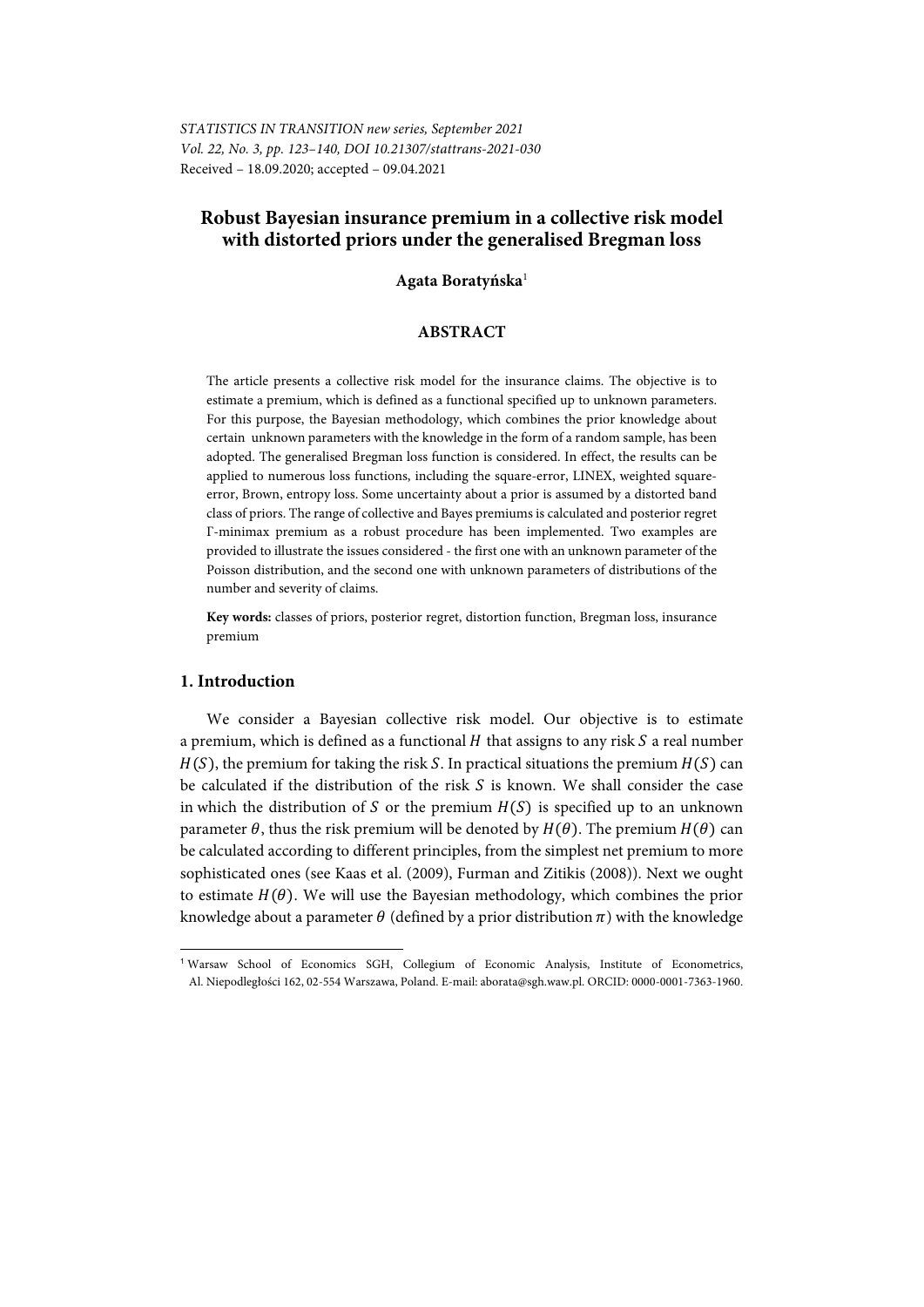in the form of a random sample  $X = (X_1, X_2, ..., X_n)$ , where the distribution of this random variable depends on  $\theta$ . The quality of an estimator is measured by the expected value of a loss function. There are a lot of different loss functions considered in the literature (see Heilmann (1989), Gómez-Déniz (2008), Boratyńska (2008) and Karimnezhad and Parsian (2018) for more references). Its choice depends on the severity of the error related to overestimation or underestimation. The most popular square-error loss equally penalizes over- and under-estimation of the same magnitude, the LINEX loss with  $c < 0$  gives a greater error for underestimation than for overestimation, under the generalized entropy loss an error depends on the ratio between the estimated function and a considered action (for definitions of losses see Table 1). Again under- and over-estimation are not penalized equally. We will use the generalized Bregman loss (GB loss) function introduced by Karimnezhad and Parsian (2018) (for definition see Section 2). The class of GB loss functions contains different losses (weighted, symmetric, asymmetric, precautionary). All the loss functions mentioned above belong to that class. Thus, a practitioner has the great family of loss functions and he can choose one that expresses the severity of the estimation error very well.

Now, having some prior information about a parameter  $\theta \in \Theta$ , described by a prior distribution  $\pi$  (we will use the same notation for a probability distribution and its density (p.d.f.) with respect to the chosen measure on a probability space  $\Theta$ ), and a loss function  $L(H(\theta), a)$  (measuring an error between the estimated parameter  $H(\theta)$  and our estimate a) we can calculate the collective premium  $\widehat{H}^C_{\pi}$ , which minimizes the expected loss

$$
E_{\pi}L(H(\theta),a) = \int_{\Theta} L(H(\theta),a)\pi(d\theta)
$$

in a class of actions  $a \in R$ .

If, additionally, we have a random sample  $X = (X_1, X_2, ..., X_n)$  and X has a p.d.f. depended on a parameter  $\theta$ , then for every value x of a random variable X we can calculate a Bayes premium  $\widehat{H}^B_\pi(x)$ , which minimizes the posterior risk equal the expected value of the loss function, if  $\theta$  has the posterior distribution, thus

$$
R_{\scriptscriptstyle \mathcal{X}}(\pi,a) = E_{\pi}(L(H(\theta),a)|x) = \int_{\Theta} L(H(\theta),a)\pi(d\theta|x),
$$

where  $\pi(\cdot | x)$  denotes the posterior p.d.f. and a denotes a chosen action. Two premiums (defined above) express two situations. For example, the first premium is a premium in a class of risk. The prior expresses the population behaviour of an unknown parameter  $\theta$ . The second premium combines knowledge about the population and about one considered risk (a policy).

The collective and Bayes premiums depend on a choice of a prior. The elicitation of a prior is difficult and can be uncertain. To model uncertainty of the prior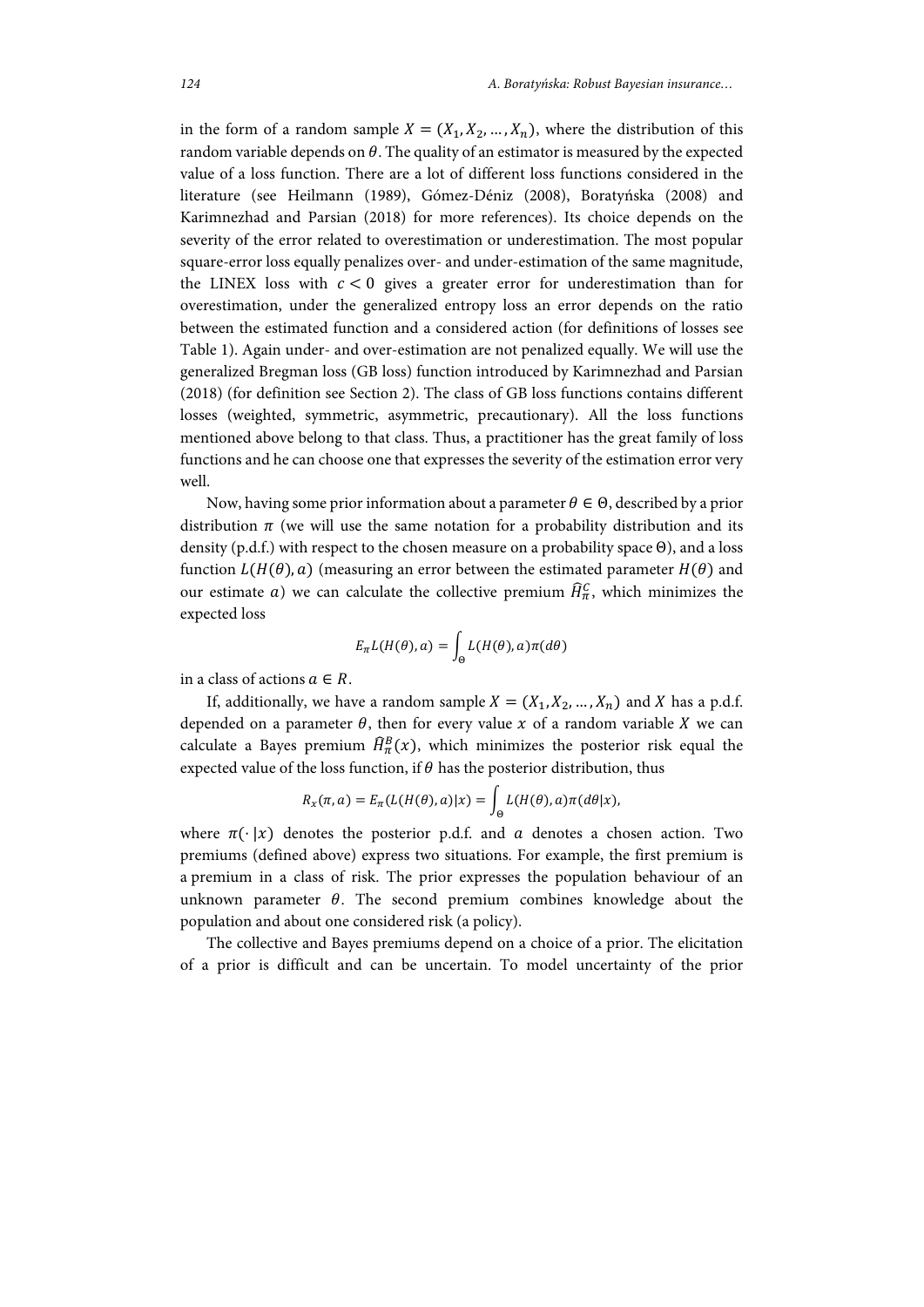information the robust Bayesian inference uses a class Γ of priors. In literature there are a lot of different classes  $\Gamma$  of priors: parametric classes of priors,  $\varepsilon$ -contamination classes, density and distribution band classes, quantile classes. For general references see Berger (1994), Ríos Insua and Ruggeri (2000). In insurance the robust Bayesian analysis was considered in many papers, for example: Young (2000), Chan et al. (2008), Gómez-Déniz (2009), Karimnezhad and Parsian (2014), Boratyńska (2017). Most of them present parametric or  $\varepsilon$ -contamination classes. We will use a class of priors based on distortion functions defined by Arias-Nicolás et al. (2016) (for definition see Section 3). The class is easily elicited and interpretable. It is connected with the stochastic and likelihood ratio orders. It quantifies a prior uncertainty in terms of distortion of a cumulative distribution function (c.d.f.). A parametric class of priors very often has a fixed shape of a c.d.f. During elicitation of a prior a practitioner has only approximate knowledge about a prior and narrowing down to a certain parametric family may be unjustified. The family considered in the paper can be an alternative. In insurance this class was considered by Sánchez-Sánchez et al. (2019). The concept of distortion functions has been used in actuarial science to model risk measure (see, for example, Balbas et al. (2009)).

Having a class Γ of priors we choose a measure of robustness of a statistical procedure and some concept of optimality. As a measure of robustness the range of posterior quantity, like the Bayes estimator, can be considered. If the range is small, then one may used the Bayes estimator as the robust procedure with respect to misspecifications of the prior (see Berger (1994), Ríos Insua and Ruggeri (2000) and Arias-Nicolás et al. (2016), among others). On the other hand, if conclusions differ widely, we should aim at eliciting additional information about the prior. However, the expert may not be willing to provide more information, and the practitioner is interested in choosing a single action from the set of actions provided by a global procedure. In this moment we can choose several concepts of an optimal procedure: the stable procedure, conditional Γ-minimax procedure or posterior regret Γ-minimax (PRGM) procedure (see Sivaganesan and Berger (1989), Ríos Insua et al. (1995), Boratyńska (1997, 2002), Ríos Insua and Ruggeri (2000), among others). We will use the last concept. Given the imprecision in elicitation of a prior, we try to make a decision, and this decision cannot be a Bayes action for every prior in the class Γ. Thus, we choose an action (in our problem an estimator of a premium), which minimizes the maximum loss of optimality in the class  $\Gamma$  and the largest possible increase in risk, resulting from making the wrong choice of a prior distribution, is kept as small as possible. The PRGM estimator depends on bands of the Bayes estimator when a prior runs over the class Γ. Thus, computing a PRGM estimator is simple provided that we have procedures to compute the range of Bayes estimators.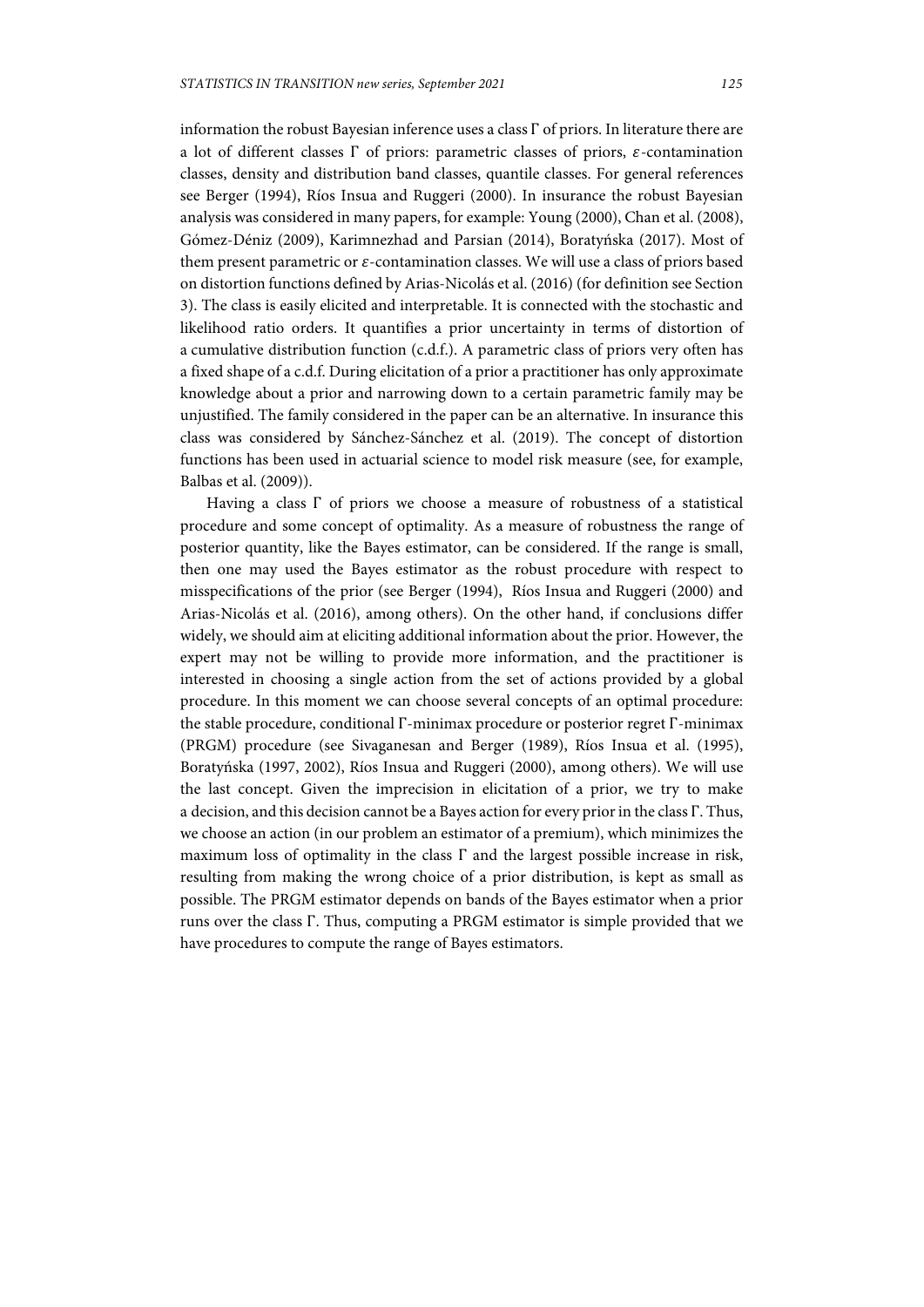The article is organized as follows. Section 2 presents a guide for collective, Bayes and PRGM premiums under the GB loss. Section 3 reviews the structure of the class of priors based on distortion functions. Considering the GB loss function we find the bands of the Bayes estimator for a distorted band class of priors, thus we can compute the PRGM estimators. We note that for every value of a random sample X the optimal PRGM premium is the Bayes premium with respect to one prior from the considered class of priors. Section 4 contains PRGM estimators of a premium in some actuarial models with the GB loss function. We present some generalization for the case in which an unknown parameter is bidimensional (it is a case where a parameter of a probability distribution of a number of claims and a parameter of a probability distribution of a severity of claims are unknown and some prior information about them is known). Section 5 contains some concluding remarks.

## **2. Collective, Bayes and PRGM premiums under the GB loss function**

Generally, let X be an observed random variable with a p.d.f.  $f(\cdot | \theta)$  indexed by a real unknown parameter  $\theta$ . Suppose  $\theta$  has a prior distribution  $\pi$ . Let  $L(H(\theta), \alpha)$  be the generalized Bregman loss function (GB loss), measuring the penalty of incorrect estimation of a premium  $H(\theta)$  by a real decision action a, defined as follows:

$$
L(H(\theta),a) = w(H(\theta)) \left[ \phi(g(a)) - \phi(g(H(\theta))) - (g(a) - g(H(\theta))) \phi'(g(H(\theta))) \right]
$$

where real functions w, g and  $\phi$  are fixed and  $w(H(\theta)) > 0$  for every value  $H(\theta), g(\cdot)$ is a monotone function and  $\phi(\cdot)$  is a convex, differentiable function and  $\phi'(g(\theta))$  =  $\frac{d}{dz}\phi(z)|_{z=g(\theta)}$ . The shape of the GB loss depends of the choice of functions w, g and  $\phi$ , for example, taking  $w(z) = e^{-cz}$ ,  $g(z) = z$  and  $\phi(z) = e^{cz}$  ( $c \neq 0$ ) we obtain the LINEX loss function introduced by Varian (1974), taking  $w(z) = 1$ ,  $q(z) = z$  and  $\phi(z) = z^2$  we have the square-error loss. Table 1 presents some examples of the GB loss. The following theorem is the corollary of Theorem 3.1. in Karimnezhad and Parsian (2018).

**Theorem 1.** Let  $X = x$ . Then, under the GB loss function and a prior  $\pi$ , the collective  $\widehat{H}_{\pi}^C$ and Bayes  $\widehat{H}^B_\pi(x)$  premiums satisfy the following equations:

$$
\phi'(g(\hat{H}_\pi^C)) = \frac{E_\pi(w(H(\theta))\phi'(g(H(\theta))))}{E_\pi(w(H(\theta)))},
$$
  

$$
\phi'(g(\hat{H}_\pi^B(x))) = \frac{E_\pi(w(H(\theta))\phi'(g(H(\theta)))|x)}{E_\pi(w(H(\theta))|x)}.
$$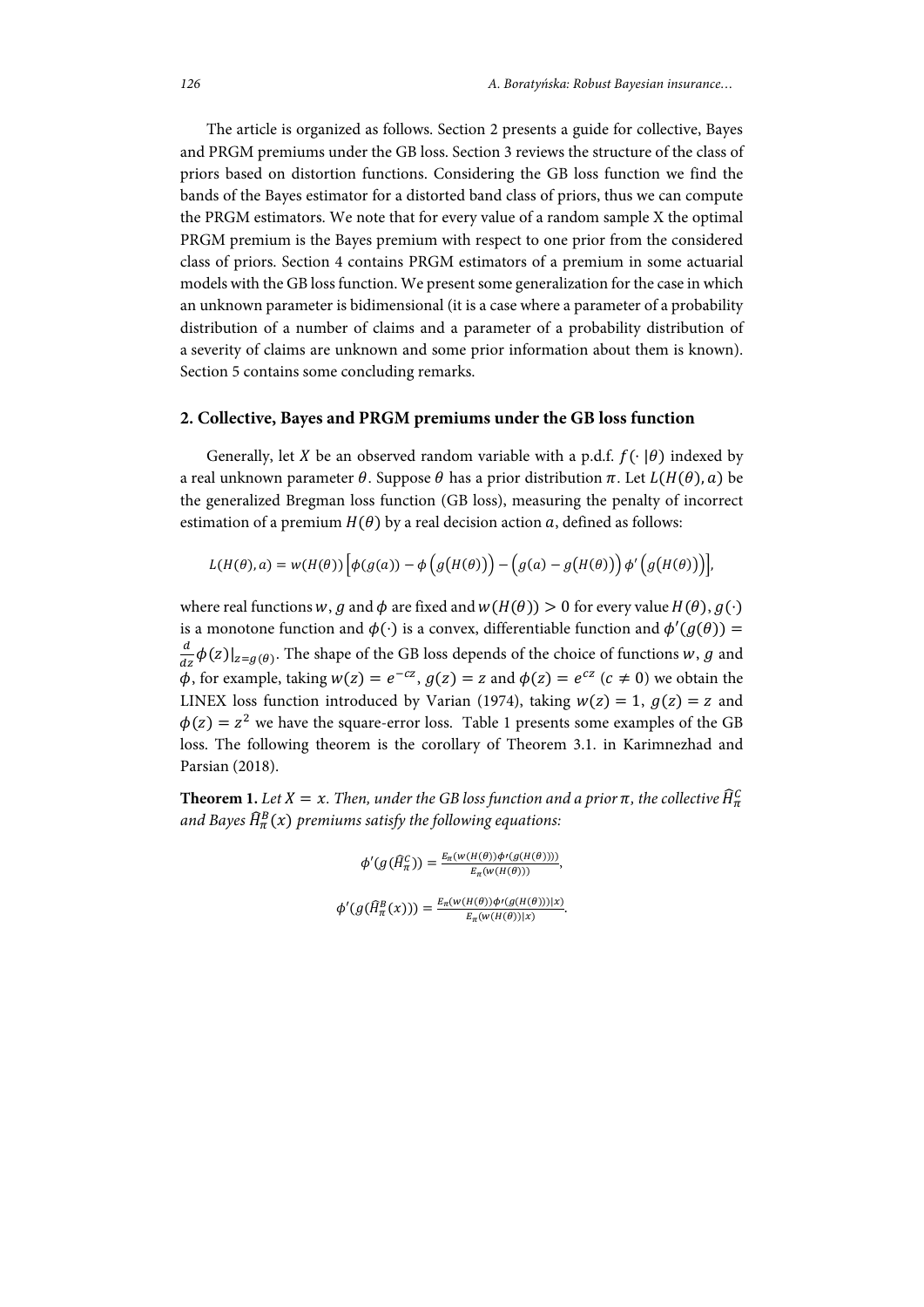Now, suppose that our knowledge about a prior is described by a family Γ of priors. Let  $r^{C}(\Gamma)$  and  $r^{B}(\Gamma, x)$  denote the range of a collective and a Bayes premium when priors run the class Γ, respectively, thus if  $X = x$ , then

$$
r^{C}(\Gamma) = \sup_{\pi \in \Gamma} \widehat{H}_{\pi}^{C} - \inf_{\pi \in \Gamma} \widehat{H}_{\pi}^{C} \quad \text{and} \quad r^{B}(\Gamma, x) = \sup_{\pi \in \Gamma} \widehat{H}_{\pi}^{B}(x) - \inf_{\pi \in \Gamma} \widehat{H}_{\pi}^{B}(x).
$$

Consider the posterior regret of an action  $a$  given by

$$
r_x(\pi, a) = R_x(\pi, a) - R_x(\pi, \widehat{H}^B_\pi(x)).
$$

In a sense, for  $X = x$ , it measures the loss of optimality due to choosing a instead of the optimal Bayes estimate. The estimator  $\widehat{H}^{PR}_\Gamma$  is the posterior regret  $\Gamma$ -minimax premium (PRGM premium) if for every value  $x$  of  $X$ 

$$
\inf_{a \in R} \sup_{\pi \in \Gamma} r_x(\pi, a) = \sup_{\pi \in \Gamma} r_x(\pi, \widehat{H}^{PR}(x)).
$$

We will use the following theorem to calculate the PRGM premium.

**Theorem 2.** (Karimnezhad and Parsian (2018)) *In estimating*  $H(\theta)$  *under the GB loss function, let*  $X = x$ *,*  $\Gamma$  *be a class of prior distributions and let*  $\underline{H} = \underline{H}(x) = \inf_{\pi \in \Gamma} \widehat{H}^B_\pi(x)$ *,*  $H = H(x) = \sup$  $\sup_{\pi \in \Gamma} \widehat{H}^{B}_{\pi}(x)$  and  $\underline{H} < \overline{H}.$  $If w(H) = const, then$ 

$$
g(\widehat{H}^{PR}(x)) = \frac{\phi(g(\overline{H})) - \phi(g(\underline{H})) - (g(\overline{H})\phi'(g(\overline{H})) - g(\underline{H})\phi'(g(\underline{H}))}{\phi'(g(\underline{H})) - \phi'(g(\overline{H}))}.
$$

*If there exists a constant k such that*  $E_{\pi}(w(H(\theta))|x) = \frac{k}{\phi'(g(\hat{H}_{\pi}^B(x)))}$ , then

$$
\frac{\phi(g(\widehat{H}^{PR}(x))) - \phi(g(\overline{H})) - \phi'(g(\overline{H})) (g(\widehat{H}^{PR}(x)) - g(\overline{H}))}{\phi(g(\widehat{H}^{PR}(x))) - \phi(g(\underline{H})) - \phi'(g(\underline{H})) (g(\widehat{H}^{PR}(x)) - g(\underline{H}))} = \frac{\phi'(g(\overline{H}))}{\phi'(g(\underline{H}))}.
$$

Directly from the proof of Theorem 2 we have the following corollaries.

**Corollary 1.** *Under the assumptions of Theorem 2 for every of X* 

$$
\underline{H}(x) \le \widehat{H}^{PR}(x) \le \overline{H}(x).
$$

**Corollary 2.** *Under the assumptions of Theorem 2, if for every value x of X the set*  $\{\widehat{H}_{\pi}^{B}(x): \pi \in \Gamma\}$  is a connected set, then for every x there exists  $\pi \in \Gamma$  such that  $\widehat{H}^{PR}(x) = \widehat{H}^B_{\pi}(x).$ 

Table 1 presents collective, Bayes and PRGM premiums for different loss functions belonging to the class of GB loss functions.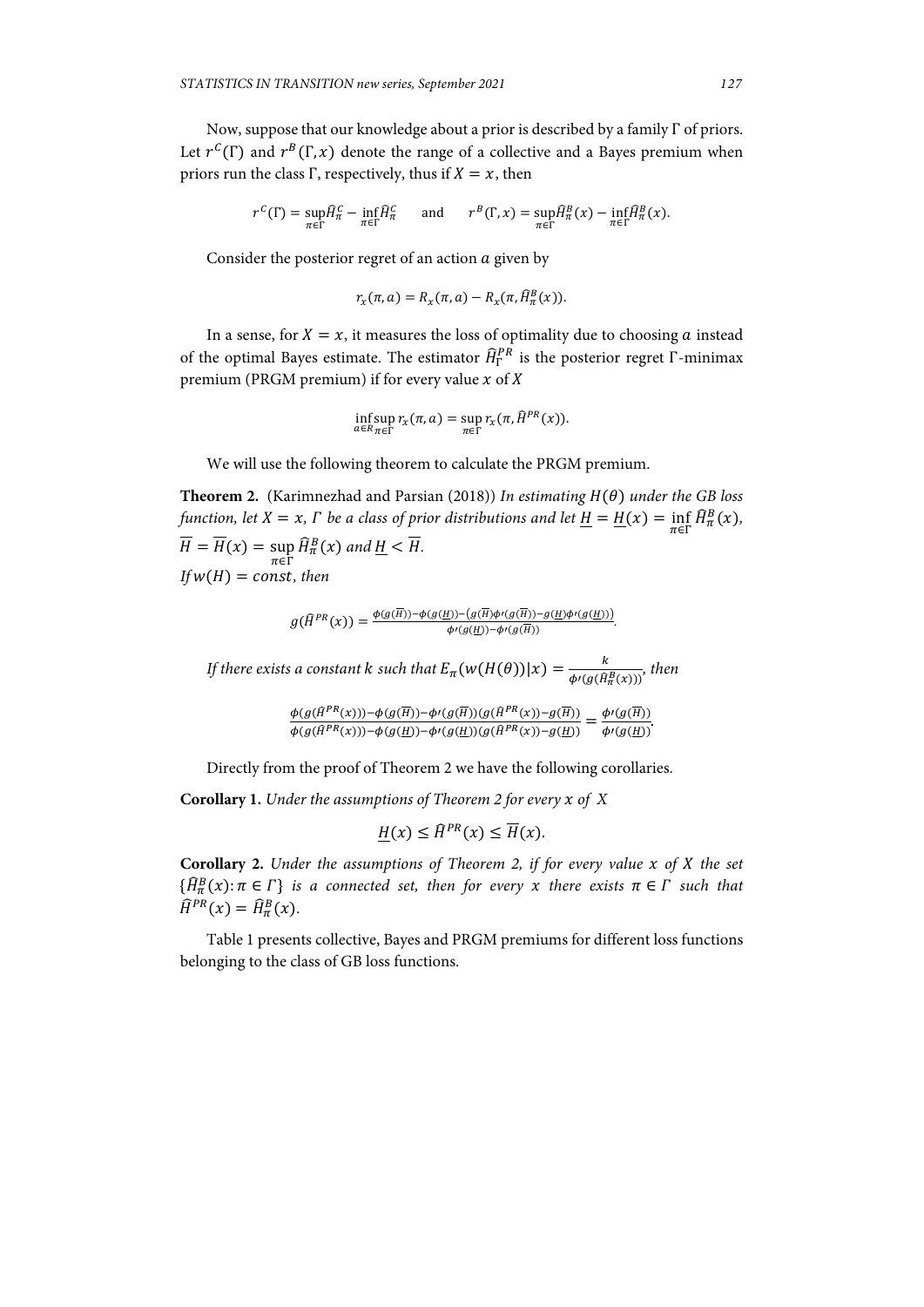| L(H, a)                                                                                | $\widehat{H}^{\mathcal{C}}_{\pi}$                     | $\widehat{H}^B_\pi$                                                                                                                          | $\widehat{H}^{PR}$                                                                                                                                                                                          |
|----------------------------------------------------------------------------------------|-------------------------------------------------------|----------------------------------------------------------------------------------------------------------------------------------------------|-------------------------------------------------------------------------------------------------------------------------------------------------------------------------------------------------------------|
| square-error loss $(H - a)^2$                                                          | $E_{\pi}H$                                            | $E_{\pi}(H x)$                                                                                                                               | $0.5(H+\overline{H})$                                                                                                                                                                                       |
| <b>LINEX</b> loss                                                                      |                                                       |                                                                                                                                              | $e^{c(a-H)}-c(a-H)-1\left \frac{-1}{c}\ln E_{\pi}e^{-cH}\left \frac{-1}{c}\ln E_{\pi}(e^{-cH} x)\right \frac{H}{c}+\frac{1}{c}\ln\left(\frac{c(\underline{H}-H)}{\exp(c(H-\overline{H})) -1}\right)\right $ |
| weighted squared loss (1)<br>$\frac{1}{u}(a-H)^2$                                      | $\left(E_{\pi}\frac{1}{H}\right)^{-1}$                | $\left(E_{\pi}\frac{1}{H} x\right)^{-1}$                                                                                                     | $\sqrt{HH}$                                                                                                                                                                                                 |
| weighted squared loss (2)<br>$\frac{1}{H^2}(a-H)^2$                                    | $\frac{E_{\pi} \frac{1}{H}}{E_{\pi} \frac{1}{\mu^2}}$ | $\frac{E_{\pi}(\frac{1}{H} x)}{E_{\pi}(\frac{1}{H^2} x)}$                                                                                    | Th.2 is not applicable                                                                                                                                                                                      |
| Brown loss $(\ln a - \ln H)^2$                                                         | $\rho E_{\pi}$ lnH                                    | $\rho E_{\pi}(\ln H x)$                                                                                                                      | $H\overline{H}$                                                                                                                                                                                             |
| precautionary loss<br>$\frac{H}{a} + \frac{a}{u} - 2$                                  | $\sqrt{\frac{E_{\pi}H}{E_{\pi} \frac{1}{\mu}}}$       | $\sqrt{\frac{E_{\pi}(H x)}{E_{\pi}(\frac{1}{n} x)}}$                                                                                         | Th.2 is not applicable                                                                                                                                                                                      |
| generalized entropy loss<br>$\left(\frac{a}{\mu}\right)^{q} - q \ln \frac{a}{\mu} - 1$ |                                                       | $\left(E_{\pi}\left(\frac{1}{H^{q}}\right)\right)^{\frac{-1}{q}}\ \Bigg \ \left(E_{\pi}\left(\frac{1}{H^{q}} x\right)\right)^{\frac{-1}{q}}$ | $\left(\frac{\ln \underline{H}^q - \ln \overline{H}^q}{\overline{u}^{-q} - u - q}\right)^{\overline{q}}$                                                                                                    |

**Table 1.** Examples of GB loss functions and collective, Bayes and PRGM premiums (for more examples and details see Karimnezhad and Parsian (2018))

### **3. Distorted band class of priors**

We start with recalling the definition of the stochastic and likelihood ratio orders and a distortion function.

Let  $\pi_1$  and  $\pi_2$  be two probability distributions on the space Θ and  $F_{\pi_1}$  and  $F_{\pi_2}$  their cumulative distribution functions. We say that  $\pi_1$  is smaller than  $\pi_2$  in the stochastic order (denoted by  $\pi_1 \leq \pi_2$ ) if and only if for every  $t \in R$  we have  $F_{\pi_1}(t) \geq F_{\pi_2}(t)$ . We say that  $\pi_1$  is smaller than  $\pi_2$  in the likelihood ratio order (denoted by  $\pi_1 \leq_{lr} \pi_2$ ) if and only if the ratio of their densities  $\frac{\pi_2(\theta)}{\pi_1(\theta)}$  increases over the union of the supports of  $\pi_1$  and  $\pi_2$  (here  $a/0$  is taken to be equal to + $\infty$  whenever  $a > 0$  and a support of a p.d.f.  $\pi$  is a closure of a set { $\theta \in \Theta$ :  $\pi(\theta) > 0$ }).

Let *V* and *W* be two random variables such that *V* ~  $\pi_1$  and *W* ~  $\pi_2$ . It is well known that

 $\pi_1 \leq_{lr} \pi_2 \implies \pi_1 \leq \pi_2$ 

and

$$
\pi_1 \le \pi_2 \quad \Longleftrightarrow \quad E\psi(V) \le E\psi(W), \tag{*}
$$

for all increasing functions  $\psi$  for which the expectations exist. For more details about stochastic orders see Shaked and Shanthikumar (2007), for the stochastic ordering of posterior distributions, marginal distributions of data and predictive distributions see Męczarski (2015).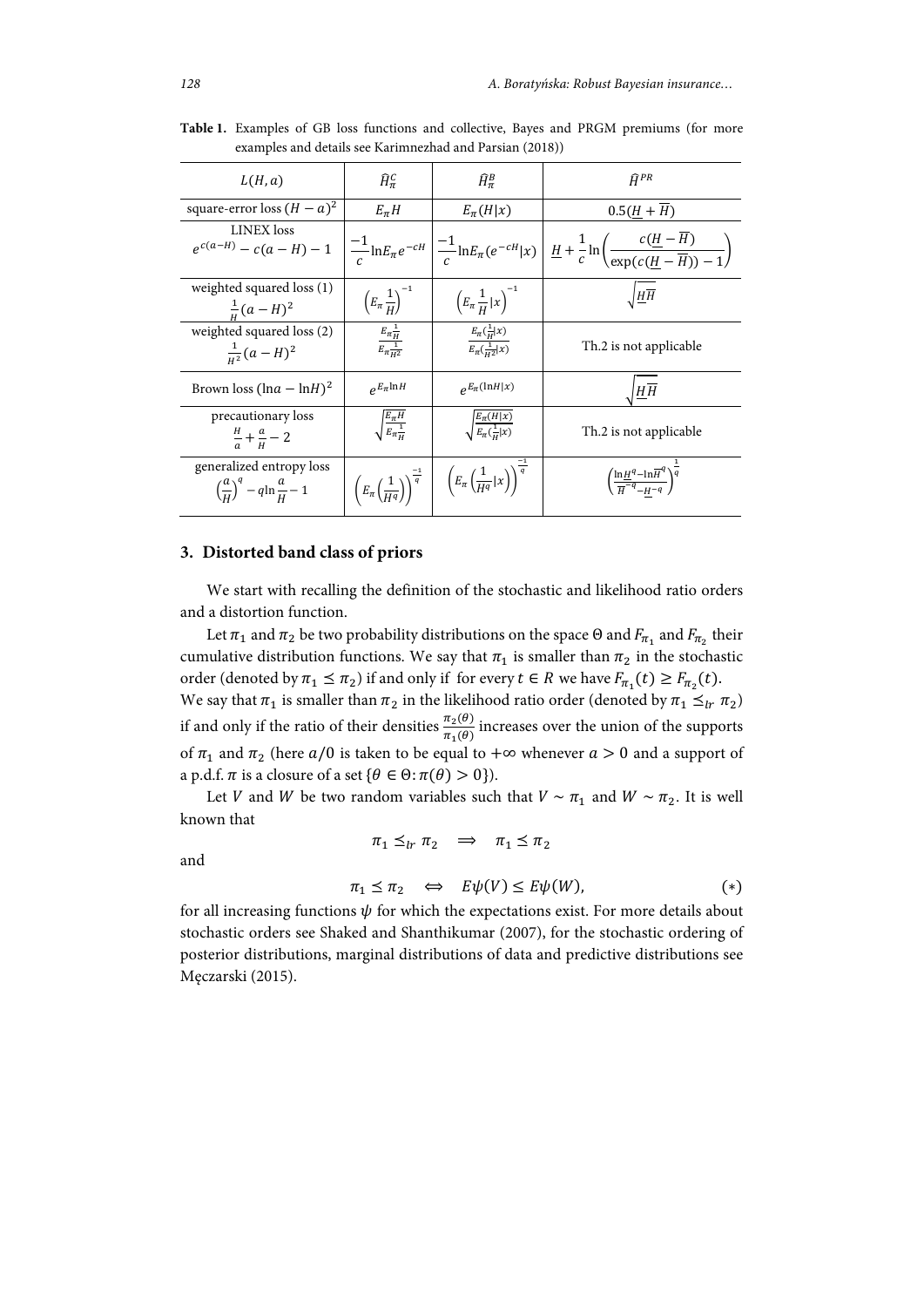Let  $h: [0,1] \rightarrow [0,1]$  be a nondecreasing, continuous function such that  $h(0) = 0$ and  $h(1) = 1$ . Then h is called a distortion function. Let  $\pi$  be a probability distribution on Θ, then a probability distribution  $\pi_h$ , with a c.d.f. of the form  $F_{\pi_h} = h(F_{\pi})$ , is called the distorted distribution with the distortion function  $h$ .

Suppose that the prior distribution is not exactly specified and consider the following class of priors.

**Definition** (Arias-Nicolás et al. (2016)). Let  $\bar{\pi}$  be a specific prior belief. The distorted *band class*  $\Gamma_{\bar{\pi},h_1,h_2}$  *associated with*  $\bar{\pi}$ *, based on*  $h_1$  *and*  $h_2$ *, a concave and convex distortion functions, respectively, is defined as* 

$$
\Gamma_{\bar{\pi},h_1,h_2} = \{ \pi: \bar{\pi}_{h_1} \leq_{lr} \pi \leq_{lr} \bar{\pi}_{h_2} \}.
$$

The following properties are very useful (for details see Arias-Nicolás et al. (2016)): • easy elicitation and structure,

- $\Gamma_{\bar{\pi},h_1,h_2} \subseteq {\pi: \bar{\pi}_{h_1} \leq \pi \leq \bar{\pi}_{h_2}},$
- if  $\pi_1, \pi_2 \in \Gamma_{\overline{\pi},h_1,h_2}$ , then for every  $\varepsilon \in [0,1]$  and  $\pi_{\varepsilon} = (1-\varepsilon)\pi_1 + \varepsilon\pi_2$  we have  $\pi_{\varepsilon} \in \Gamma_{\overline{\pi},h_1,h_2}$ ,
- for every  $\pi \in \Gamma_{\overline{\pi},h_1,h_2}$  and every x the posterior distribution satisfies

$$
\bar{\pi}_{h_1}(\cdot \mid x) \leq_{lr} \pi(\cdot \mid x) \leq_{lr} \bar{\pi}_{h_2}(\cdot \mid x).
$$

**Example 1.** Let  $\bar{\pi}$  be a fixed prior on the space  $\Theta$ . Consider a class

$$
\Gamma_1 = \{ \pi \colon \bar{\pi}_{h_{1,c_1}} \preceq_{lr} \pi \leq_{lr} \bar{\pi}_{h_{2,c_2}} \},
$$

where  $h_{1,c_1}, h_{2,c_2}$  are two distortion functions such that

$$
h_{1,c_1}(z) = 1 - (1 - z)^{c_1}, \quad h_{2,c_2}(z) = z^{c_2},
$$
  

$$
\bar{\pi}_{h_{1,c_1}}(\theta) = \frac{d}{d\theta} (1 - (1 - F_{\bar{\pi}}(\theta))^{c_1}), \quad \bar{\pi}_{h_{2,c_2}}(\theta) = \frac{d}{d\theta} ((F_{\bar{\pi}}(\theta))^{c_2}),
$$

and  $c_1 > 1$ ,  $c_2 > 1$  are fixed numbers. Thus, if  $c_1$  and  $c_2$  are integers, then the bounds distributions are the distributions of the first and the last order statistics. The following properties describe the dependence on parameters  $c_1$  and  $c_2$ .

- If  $c'_1 > c_1$ , then  $\bar{\pi}_{h_{1,c'_1}} \leq_{lr} \bar{\pi}_{h_{1,c_1}}$ .
- If  $c'_2 > c_2$ , then  $\bar{\pi}_{h_{2,c_2}} \leq_{lr} \bar{\pi}_{h_{2, c r_2}}$ .
	- Similar order is for posterior distributions.
	- The Kolmogorov distance (see Arias-Nicolas et al. (2016))

$$
dK\left(\bar{\pi},\bar{\pi}_{h_{1,c_1}}\right)=(c_1-1)c_1^{\frac{-c_1}{c_1-1}},\quad dK(\bar{\pi},\bar{\pi}_{h_{2,c_2}})=(c_2-1)c_2^{\frac{-c_2}{c_2-1}}.
$$

We will use that class for elicitation priors in Section 4.

Now, considering the GB loss we would like to find bounds of a set of Bayes estimators of the premium. The following lemma presents the preservation of order of the collective and Bayes premiums computed under the GB loss function when prior distributions are in the likelihood ratio order.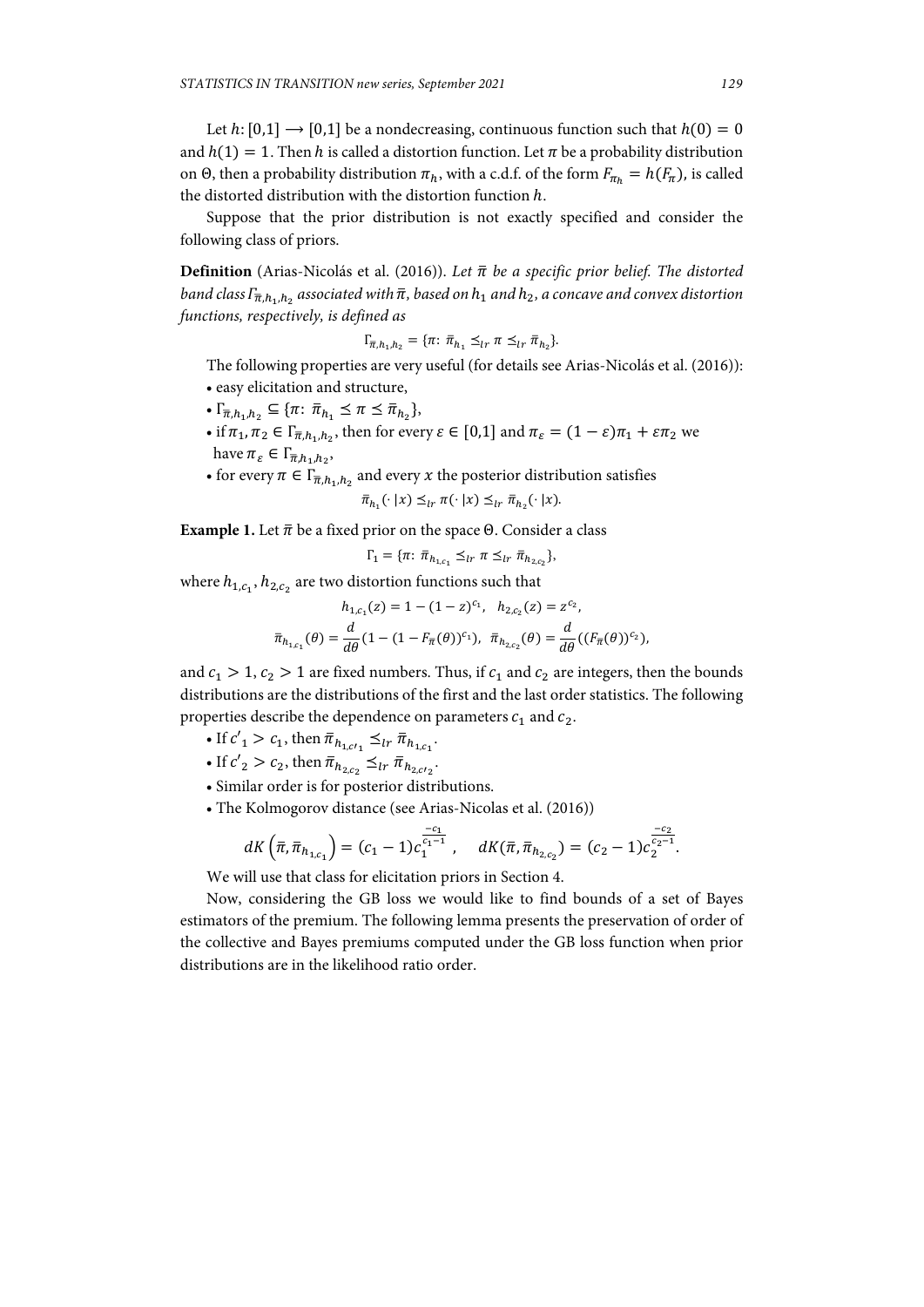**Lemma 1.** Let *H* be an increasing function of  $\theta$ . Let  $\pi_1$  and  $\pi_2$  be two priors such that  $\pi_1 \preceq_{lr} \pi_2$  and  $\widehat{H}^{\mathcal{C}}_{\pi_l},\widehat{H}^B_{\pi_l}$  be the collective and Bayes premium under the GB loss and the *prior*  $\pi_i$ *, for*  $i = 1, 2$ *. Then for every*  $x$  *of*  $X$ 

$$
\widehat{H}_{\pi_1}^{\mathcal{C}} \le \widehat{H}_{\pi_2}^{\mathcal{C}} \quad \text{and} \quad \widehat{H}_{\pi_1}^{\mathcal{B}}(x) \le \widehat{H}_{\pi_2}^{\mathcal{B}}(x).
$$

*If is decreasing, then in the above inequalities there is the sign change.* 

*Proof.* Assume  $H$  is increasing (if  $H$  is decreasing, then the proof is similar, only we have opposite inequalities in  $(**)$ ).

Having a probability distribution  $\pi$  and a positive integrable function  $w$ , define the probability distribution  $\pi^w$  with the p.d.f. equal  $\pi^w(\theta) = \frac{w(H(\theta))\pi(\theta)}{\int_{\Theta} w(H(\theta))\pi(d\theta)}$ . If  $\pi_1 \leq_{lr} \pi_2$ , then  $\frac{\pi_2^w(\theta)}{w(\theta)}$  $\frac{\pi_2^w(\theta)}{\pi_1^w(\theta)} = \frac{\int_{\Theta} w(H(\theta)) \pi_1(d\theta)}{\int_{\Theta} w(H(\theta)) \pi_2(d\theta)}$ .  $\frac{\pi_2(\theta)}{\pi_1(\theta)}$  is an increasing function of  $\theta$ , hence  $\pi_1^W \leq_{lr} \pi_2^W$ and  $\pi_1^w \leq \pi_2^w$ .

Note that  $\phi'(g(\widehat{H}^C_{\pi_i}))$  (see the formula in Theorem 1) is the expected value of the function  $\phi'(g(H(\theta)))$  if  $\theta$  has the probability distribution  $\pi_i^w$ ,  $i = 1,2$ . Now, applying the property  $(*)$  of the stochastic order, if  $g$  is increasing, we have

$$
\phi'\left(g\left(\widehat{H}_{\pi_1}^C\right)\right) \le \phi'\left(g\left(\widehat{H}_{\pi_2}^C\right)\right) \tag{**}
$$

(if  $g$  is decreasing we have opposite inequalities) and obtain the assertion for the collective premium. The proof for the Bayes premium is similar, we only put a posterior distribution  $\pi(\cdot | x)$  in the place of  $\pi$ .

The following theorem presents the bounds of a set of Bayes estimators and it is a conclusion from Lemma 1.

**Theorem 3.** *Under the GB loss function and the distorted band class*  $\Gamma_{\bar{\pi},h_1,h_2}$  *of priors, if*  $H$  is an increasing function of  $\theta$  and for every  $\pi\in\varGamma_{\overline{\pi},h_1,h_2}$  and every  $x$  of  $X$  there exist  $\widehat{H}^{\mathcal{C}}_\pi$ and  $\widehat{H}^B_{\pi}(\boldsymbol{x})$ , then

$$
\inf_{\pi \in \Gamma_{\overline{n},h_1,h_2}} \hat{H}_{\pi}^G = \hat{H}_{\overline{n}_{h_1}}^G, \quad \sup_{\pi \in \Gamma_{\overline{n},h_1,h_2}} \hat{H}_{\pi}^G = \hat{H}_{\overline{n}_{h_2}}^G,
$$
\n
$$
\inf_{\pi \in \Gamma_{\overline{n},h_1,h_2}} \hat{H}_{\pi}^B = \hat{H}_{\overline{n}_{h_1}}^B, \quad \sup_{\pi \in \Gamma_{\overline{n},h_1,h_2}} \hat{H}_{\pi}^B = \hat{H}_{\overline{n}_{h_2}}^B.
$$

*If is decreasing, then and change places.*

Having the upper and lower bounds for the set of Bayes premiums and applying Theorem 2, we can calculate the PRGM premium if the class of priors is equal  $\Gamma_{\overline{n},h,h,\cdot}$ 

#### **Remarks**

1. Arias-Nicolás et al. (2016) define the class of submodular loss functions and obtain the bounds of the set of Bayes actions under priors belonging to  $\Gamma_{\bar{\pi},h_1,h_2}$ , if a loss function is convex in *a* and submodular. If  $w(\theta) = const$  then the GB loss is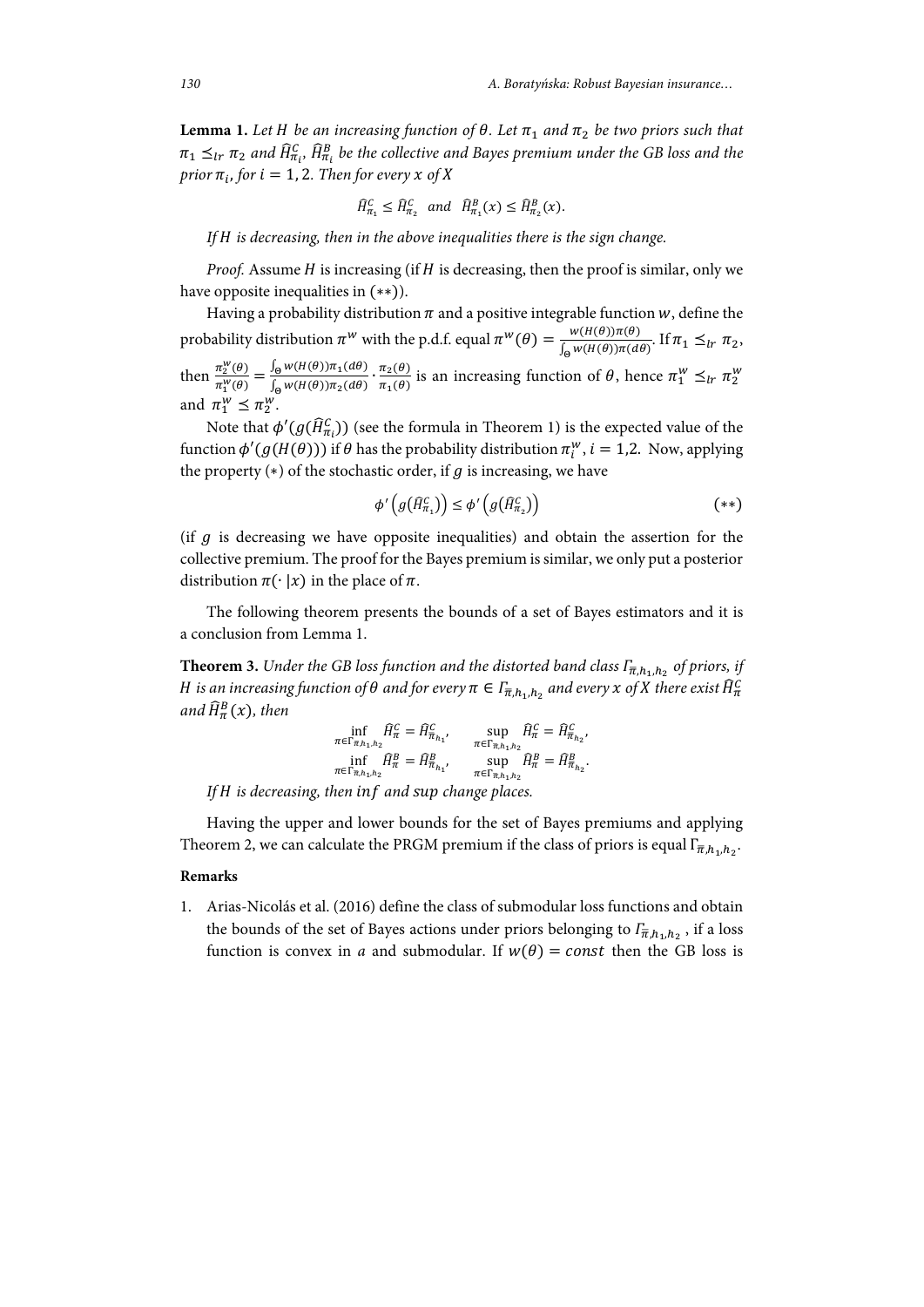submodular  $\left(\frac{\partial^2 L(\theta, a)}{\partial \theta \partial a}\right) = -g'(a)g'(\theta)\varphi''(g(\theta)) \le 0$ , but if  $w(\theta) \ne const$ , then a GB loss may not have the submodularity property. As an example consider  $L(\theta, a) = \frac{1}{\theta^2} (a - \theta)^2.$ 

2. Applying Remark 8 in Sánchez-Sánchez et al. (2019) and Corollaries 1 and 2 we obtain that for every x there exists  $\pi_0 \in \Gamma_{\overline{\pi},h_1,h_2}$  such that  $\widehat{H}^{PR}(x)$  is equal to the Bayes estimator with respect to the prior  $\pi_0$ .

**Example 2.** In that example we present the exact formula for the PRGM estimator for some GB losses and a certain class  $\Gamma_{\overline{n},h_1,h_2}$  of priors.

Let  $X$  be an observed random variable with the negative binomial distribution,  $bin^{-}(r, \theta)$ , where  $\theta \in (0,1)$  is unknown and  $r > 0$  is known, with the p.d.f. given by  $f(x|\theta) = \frac{\Gamma(r+x)}{\Gamma(r)x!} \theta^r (1-\theta)^x$ , if  $x = 0,1,2,...$ 

Let  $\bar{\pi}$  be a prior of  $\theta$  with the p.d.f. equal  $\bar{\pi}(\theta) = 2\theta$  if  $\theta \in (0,1)$ . We are interested in estimating a function  $H(\theta) = \frac{1-\theta}{\theta}$ . Note that  $E(X|\theta) = rH(\theta)$ . Hence, if X describes the number of claims, then we are interested in estimating the expected value of the number of claims. Consider  $h_1(z) = z^{0.75}$  and  $h_2(z) = z^2$  and a class  $\Gamma_{\bar{\pi},h_1,h_2}$  of priors. Then  $F_{\overline{\pi}}(\theta) = \theta^2$ ,  $F_{\overline{\pi}_{h_1}}(\theta) = \theta^{1.5}$ ,  $F_{\overline{\pi}_{h_2}}(\theta) = \theta^4$  for  $\theta \in (0,1)$ . If  $X = x$ , then posterior distributions for priors  $\bar{\pi}, \bar{\pi}_{h_1}$  and  $\bar{\pi}_{h_2}$  are beta distributions  $Beta(r + 2, x + 1)$ ,  $Beta(r + 0.5, x + 1)$  and  $Beta(r + 4, x + 1)$ , where a beta distribution with parameters  $\alpha > 0$  and  $\beta > 0$ ,  $Beta(\alpha, \beta)$ , has the p.d.f. given by  $\pi(\theta) =$  $\Gamma(\alpha+\beta)$  $\frac{\Gamma(\alpha+\beta)}{\Gamma(\alpha)\Gamma(\beta)} \theta^{\alpha-1} (1-\theta)^{\beta-1}$ , if  $\theta \in (0,1)$ .

**Table 2.** Bayes and PRGM estimators and the oscillation  $r^B(\Gamma_{\overline{n},h_1,h_2},x)$  under some losses, notation:  $A = \frac{\Gamma(r+1.5)}{\Gamma(r+1.5+q)}$  and  $B = \frac{\Gamma(r+4)}{\Gamma(r+4+q)}$ .

| Loss function                             | $(H - a)^2$                                                                             | $\frac{1}{u}(H-a)^2$           | $\left(\frac{a}{u}\right)^q - q \ln \frac{a}{u} - 1$                                                                                                              |  |
|-------------------------------------------|-----------------------------------------------------------------------------------------|--------------------------------|-------------------------------------------------------------------------------------------------------------------------------------------------------------------|--|
| $\widehat{H}^B_{\overline{n}}(x)$         | $x + 1$<br>$\overline{r+1}$                                                             | x<br>$r+2$                     | $\Gamma(r+2)x!$<br>$\Gamma(r+2+q)\Gamma(x-q+1)$                                                                                                                   |  |
| $\widehat{H}^B_{\overline{\pi}_{h_1}}(x)$ | $x + 1$<br>$r + 0.5$                                                                    | $\boldsymbol{\chi}$<br>$r+1.5$ | $\Gamma(r+1.5)x!$<br>$\Gamma(r+1.5+q)\Gamma(x-q+1)$                                                                                                               |  |
| $\widehat{H}^B_{\overline{n}_h, x}(x)$    | $x + 1$<br>$\overline{r+3}$                                                             | $\frac{x}{r+4}$                | $\Gamma(r+4)x!$<br>$\Gamma(r+4+q)\Gamma(x-q+1)$                                                                                                                   |  |
| $r^B(\Gamma_{\overline{n},h_1,h_2},x)$    | $2.5(x+1)$<br>$(r+0.5)(r+3)$                                                            | 2.5x<br>$(r + 1.5)(r + 4)$     | $\left(\frac{x!}{\Gamma(x-q+1)}\right)^{\hspace{-0.15cm}\frac{1}{q}}\hspace{-0.15cm}\left(A^{\hspace{-0.15cm}\frac{1}{q}}-B^{\hspace{-0.15cm}\frac{1}{q}}\right)$ |  |
| $\widehat{H}^{PR}(x)$                     | $\frac{(x+1)}{x+1}$<br>$\left(\frac{1}{r+0.5} + \frac{1}{r+3}\right)$<br>$\overline{2}$ | $(r + 4)(r + 1.5)$             | $\ln(B/A)$<br>x!<br>$\Gamma(x-q+1)$ $1/A-1/B$                                                                                                                     |  |

Now, applying formulas from Table 1 we can calculate Bayes and PRGM estimators under selected loss functions. Table 2 presents results.

In the above example the interesting prior and posterior distributions are easy to compute. In practice, it is not easy to compute the exact distributions and interesting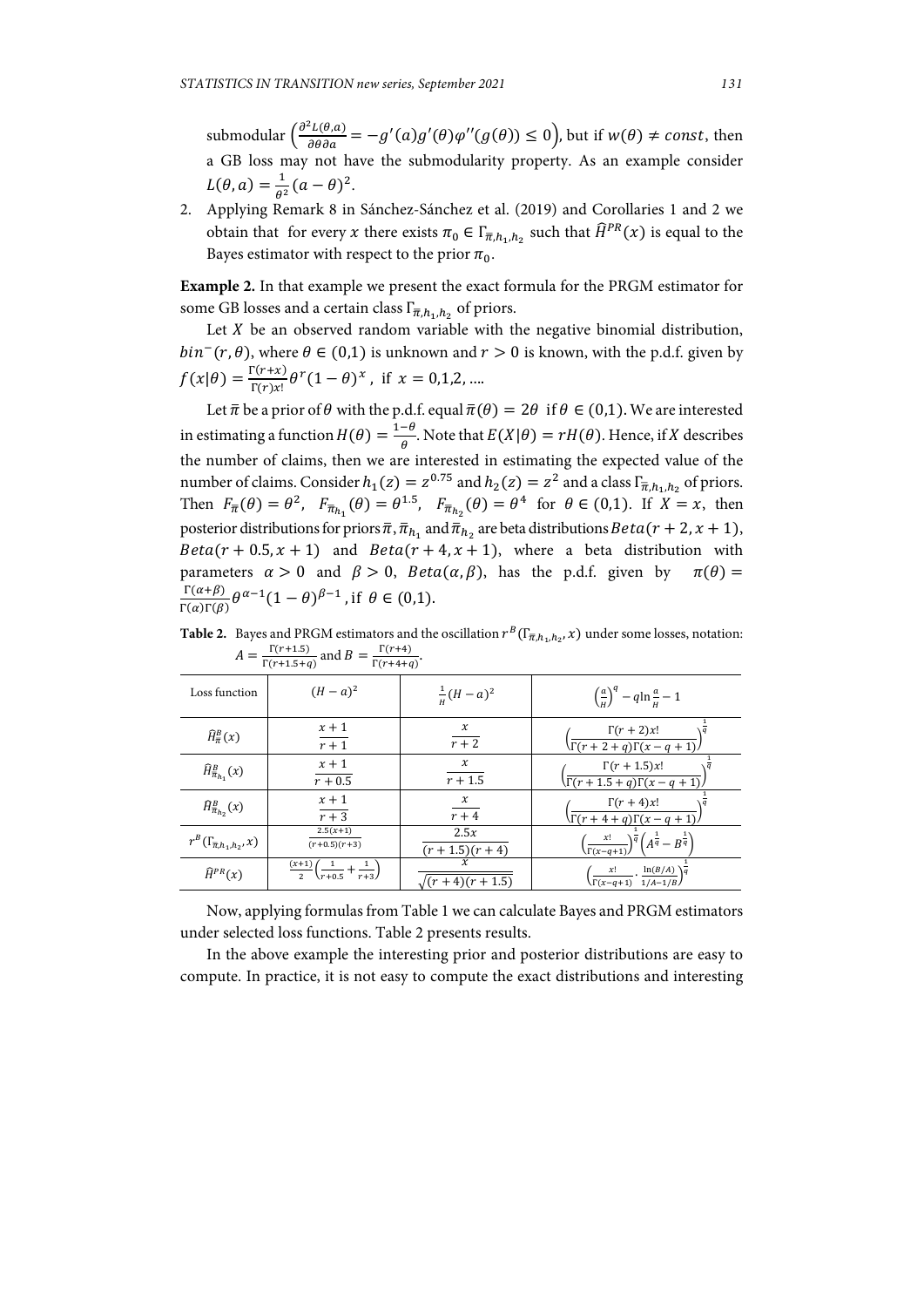posterior quantities (for example the expected value). In the next section we apply the acceptance-rejection method. The algorithm applying this method for simulation a random sample from prior and posterior distributions  $\pi_h$  and  $\pi_h(\cdot | x)$ , knowing distributions  $\pi$  and  $\pi(\cdot | x)$ , is presented in Arias-Nicolás et al. (2016).

#### **4. The collective risk models and premium calculations, examples**

Let  $N$ ,  $Y_1, Y_2, ...$  be independent random variables, where N describes the number of claims and  $Y_1, Y_2, ...$  are identically distributed random variables describing severity of claims. We consider two models.

#### **4.1.** Unknown parameter  $\theta$  in the Poisson model

Assume that N has the Poisson distribution with an unknown parameter  $\theta > 0$  and a distribution of  $Y_1$  is known. The parameter  $\theta$  can represent a driver's propensity to make a claim and the prior indicates how that propensity is distributed throughout the population of insured drivers (see Lemaire (1979), Gómes-Déniz (2009)). Consider the premium  $H(\theta)$  which is a linaer function of  $\theta$ , thus  $H(\theta) = t\theta$  (the net premium, the variance principle premium, the Esscher premium, the exponential premium are examples, see Boratyńska (2008)). Now, let  $X_1, X_2, ..., X_n$  be observed i.i.d. random variables with the Poisson distribution  $Poiss(\theta)$  and consider following GB loss functions (for shape see Figure 1):

- the square-error loss  $L_S(a, \theta) = (\theta a)^2$ ,
- the LINEX loss  $L_l(a, \theta) = e^{-0.5(a-\theta)} + 0.5(a-\theta) 1$ ,
- the Brown loss  $L_B(a, \theta) = (\ln \theta \ln \alpha)^2$ ,
- the generalized entropy losses with *q* equal 2, 1 and -1:

$$
L_2(a, \theta) = \left(\frac{a}{\theta}\right)^2 - 2\ln\frac{a}{\theta} - 1, L_1(a, \theta) = \frac{a}{\theta} - \ln\frac{a}{\theta} - 1, L_{(-1)}(a, \theta) = \frac{a}{a} + \ln\frac{a}{\theta} - 1.
$$

For all these loss functions it is enough to find the collective, Bayes and PRGM estimators of  $\theta$ , because if  $H(\theta) = t\theta$ , then

$$
\widehat{H}_{\pi}^C = t \widehat{\theta}_{\pi}^C, \qquad \widehat{H}_{\pi}^B = t \widehat{\theta}_{\pi}^B, \qquad \widehat{H}^{PR} = t \widehat{\theta}^{PR},
$$

for the square-error, Brown and generalized entropy losses. For the LINEX loss  $L_1(a, \theta) = e^{c(a-\theta)} + c(a-\theta) - 1$ , with a constant c, we have

$$
\widehat{H}_{\pi}^C = t \widehat{\theta}_{\pi,tc}^C \ , \quad \widehat{H}_{\pi}^B = t \widehat{\theta}_{\pi,tc}^B \ , \quad \widehat{H}^{PR} = t \widehat{\theta}_{tc}^{PR} ,
$$

where  $\hat{\theta}^C_{\pi,tc}$ ,  $\hat{\theta}^R_{\pi,tc}$ ,  $\hat{\theta}^{PR}_{tc}$  are estimators for the LINEX loss with a constant to (see Boratyńska (2008)).

Note that the collective and the Bayes estimator of  $\theta$  for loss functions  $L_s$  and  $L_{(-1)}$  are equal, but PRGM estimators are different (see Table 1).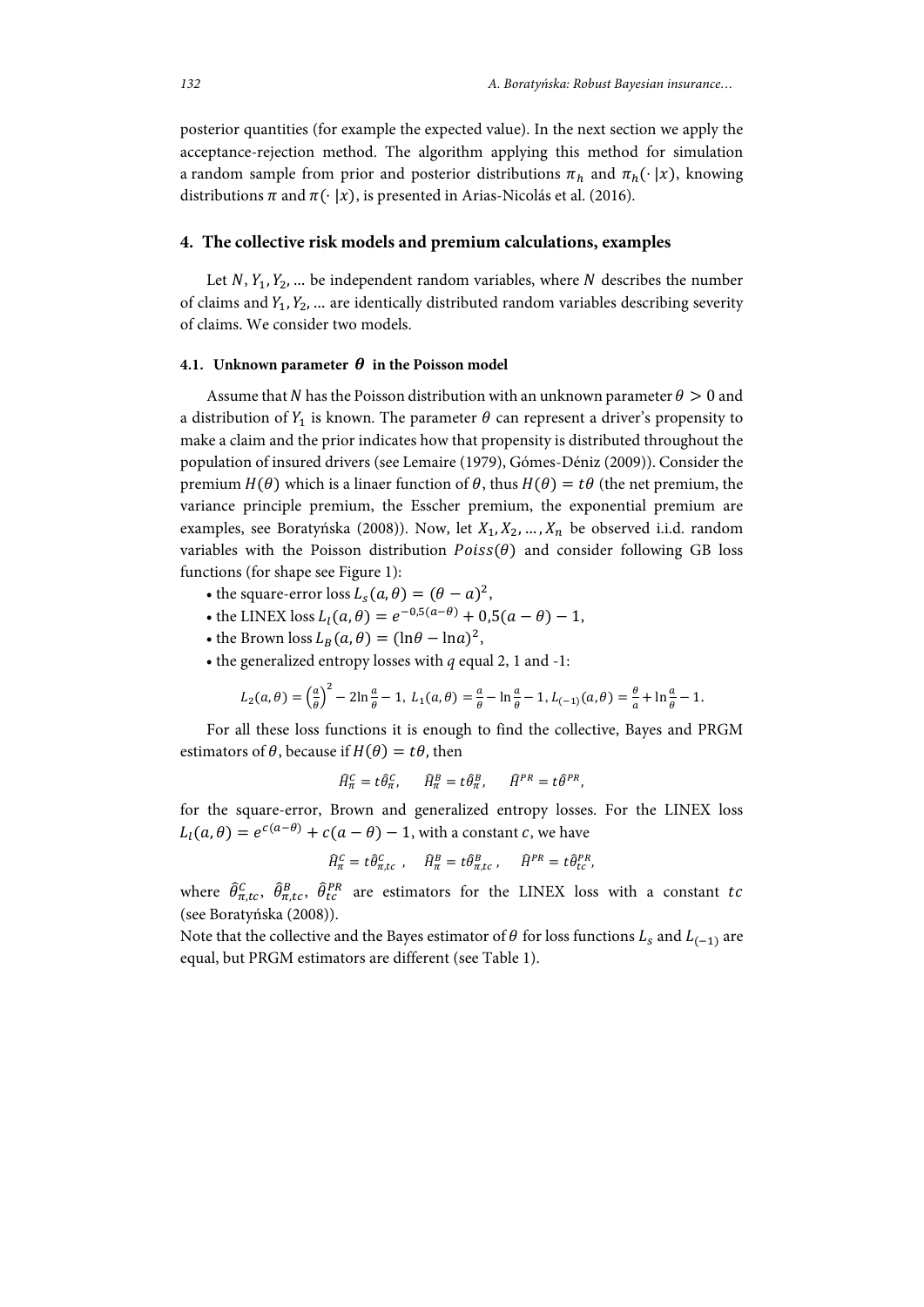

**Figure 1.** The graphs of loss functions

We assume that the actuary is unable to specify a simple prior distribution of the expected number of claims. Thus, let  $\bar{\pi} = Gamma(3, 15)$  be the fixed prior distribution of  $\theta$  with a p.d.f.  $\bar{\pi}(\theta) = \frac{15^3}{2} \theta^2 \exp(-15\theta)$  for  $\theta > 0$ , and

$$
\Gamma = \{ \pi \colon \bar{\pi}_{h_1} \leq_{lr} \pi \leq_{lr} \bar{\pi}_{h_2} \}
$$

be the family of priors, where

$$
\overline{\pi}_{h_1}(\theta) = \frac{d}{d\theta} (1 - (1 - F_{\overline{\pi}}(\theta))^{c_1}), \quad \overline{\pi}_{h_2}(\theta) = \frac{d}{d\theta} ((F_{\overline{\pi}}(\theta))^{c_2})
$$

and  $c_1 = c_2 = 1.5$ . Then  $dK(\bar{\pi}, \bar{\pi}_{h_1}) = dK(\bar{\pi}, \bar{\pi}_{h_2}) = 0.148$ . The class  $\Gamma$  expresses the inaccuracy in determining the cumulative distribution function of  $\bar{\pi}$ . The parameters  $c_1$ ,  $c_2$  provides the degree of distortion and can be elicited by fixing a reasonable distance in terms of Kolmogorov metric.



**Figure 2.** Oscillation  $r^B(\Gamma, x)$  of Bayes estimators for different loss functions,  $n = 5$  (left) and  $n = 10$  (right)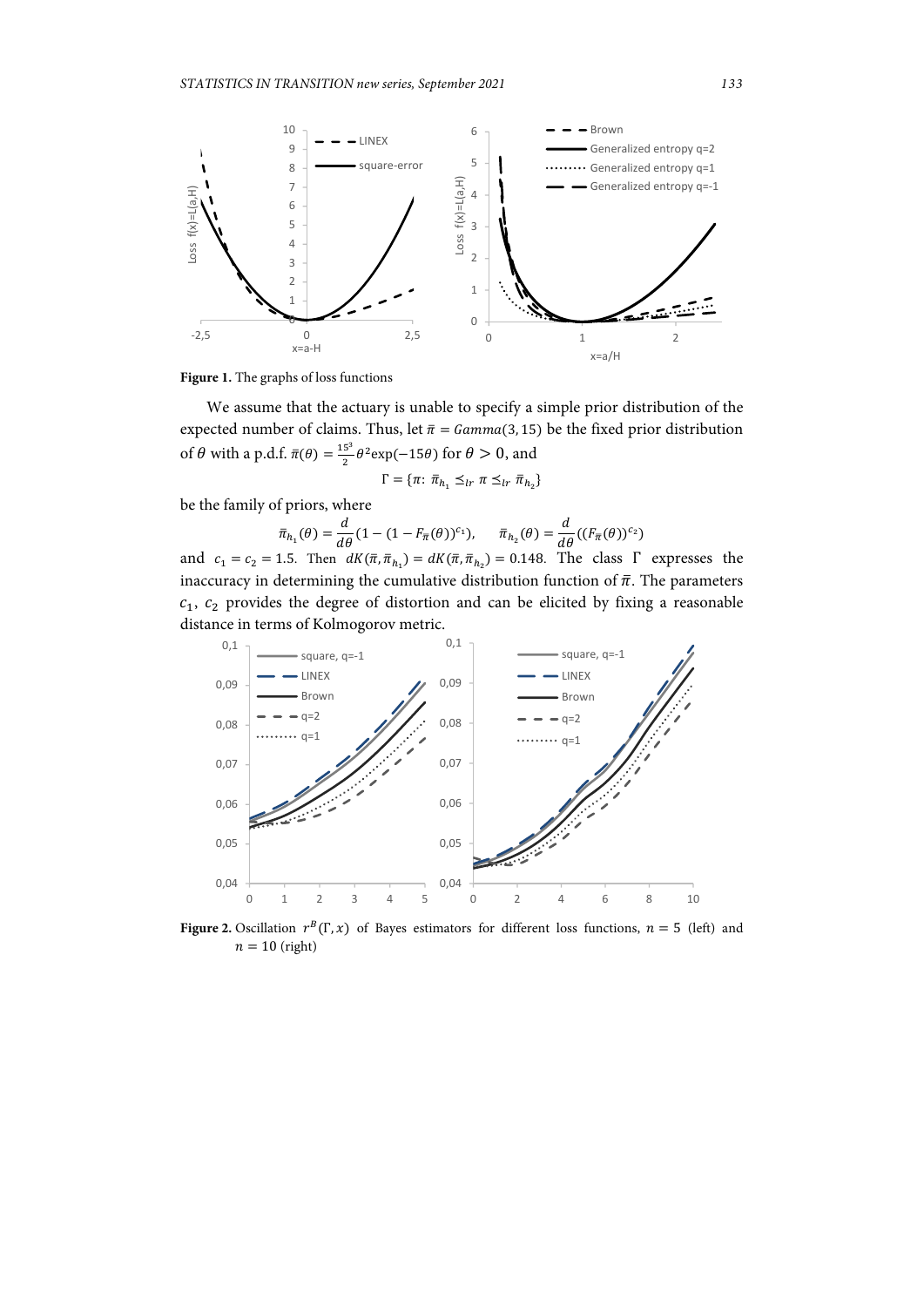Figure 2 presents the oscillation of the Bayes estimators for  $n = 5$  and  $n = 10$  and different values of  $x = \sum_{i=1}^{n} X_i$ . Table 3 shows the oscillation of the collective estimator for different losses. We see that the oscillation for Bayes estimators is an increasing function of x (except the generalized entropy loss with  $q = 2$ ) and it is smaller than the oscillation for the collective estimators for  $\frac{x}{n}$  < 0.5. The greatest oscillation is for the LINEX loss.

| <b>Table 1.</b> Oscillation of the collective estimator of $\theta$ |       |              |       |                          |       |       |  |  |  |
|---------------------------------------------------------------------|-------|--------------|-------|--------------------------|-------|-------|--|--|--|
| Loss<br>square                                                      |       | <b>LINEX</b> | Brown | Generalized entropy loss |       |       |  |  |  |
|                                                                     |       |              |       | $a = 2$                  | $=1$  |       |  |  |  |
| $r^C(\Gamma)$                                                       | 0.076 | 0.078        | 0.073 | 0.071                    | 0.071 | 0.076 |  |  |  |

0,45 0,45  $0,45$ square loss linex loss Brown loss 0,4 0,4 0,4 0,35 0,35 0,3 0,35  $0,25$ 0,3 0,3 0,2 0,25  $0,25$ ◢  $0,15$ 0,2  $0,2$ 0,1  $0.15$ 0,15  $|_{0,05}$ 0  $0,1$  $0,1$ 0 1  $2x$  3 4 5 0,05 0,05 Collective  $-\frac{1}{2}$  - Bayes .. 0  $\overline{0}$ supBayes **infBayes** 012345 012345 ........ PRGM x x Generalized entropy losses 0,45 0,4 0,4 0,4 q=‐1 0,35 0,35 q=2  $q=1$ 0,35 0,3 0,3 0,3  $|0,25$ 0,25  $0,25$ I. 0,2 0,2  $0,2$  $|0,15$  $0,15$  $0,15$  $0,1$  $0,1$  $0,1$  $|0,05$ 0,05 0,05

**Figure 3.** Values of collective, Bayes and PRGM estimators and minimum and maximum of Bayes estimators for different loss functions and  $n = 5$ 

0 1 2  $\times$  3 4 5

0

0 1 2  $\times$  3 4 5

0

 $\overline{0}$ 

0 1 2  $\times$  3 4 5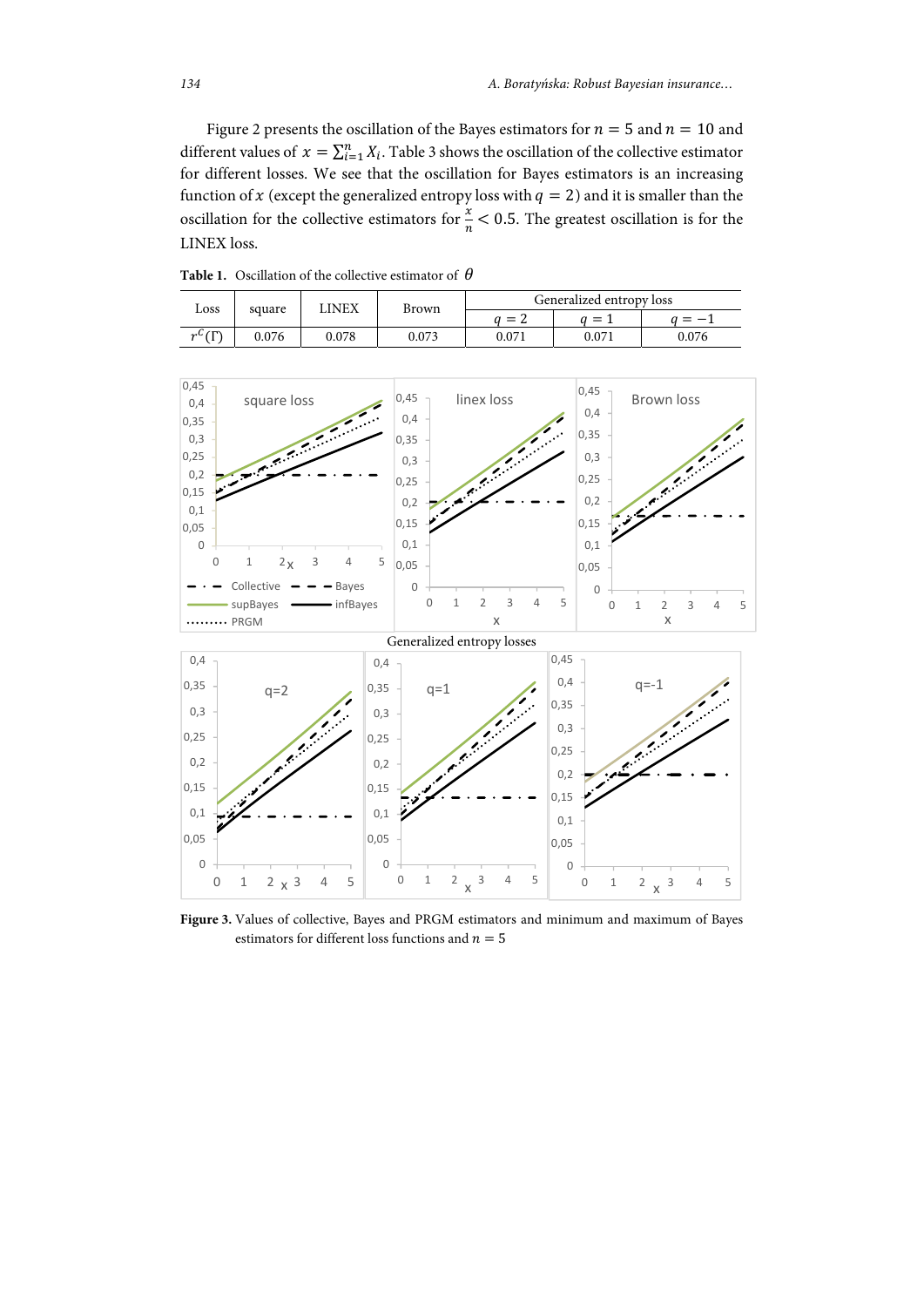Figures 3 and 4 show values of minimum and maximum of Bayes estimators, collective estimators and Bayes estimators for the prior  $\bar{\pi} = \text{Gamma}(3,15)$  and PRGM estimators for two values of *n* and different  $x = \sum_{i=1}^{n} X_i$ . The oscillation of Bayes estimators is the smallest if  $\frac{x}{n}$  is closed to the expected value  $E_{\overline{n}}\theta = 0.2$ .



**Figure 4.** Values of collective, Bayes and PRGM estimators and minimum and maximum of Bayes estimators for different loss functions and  $n = 10$ 

We use  $n$  and  $x$  small, because  $n$  is interpreted as the number of periods (years) we observe, for example, a driver, and  $x$  is the number of claims during the  $n$  periods. The prior represents the population behaviour of the parameter  $\theta$ . Our results (Bayesian and PRGM premiums) have similar interpretation as the rules in the credibility theory. They combine knowledge about a single driver with knowledge about the entire population. Similar models with a parametric class of priors or an  $\varepsilon$ -contamination class of priors and the square-error loss or LINEX loss were considered in Boratyńska (2008) and Gómez-Déniz (2009).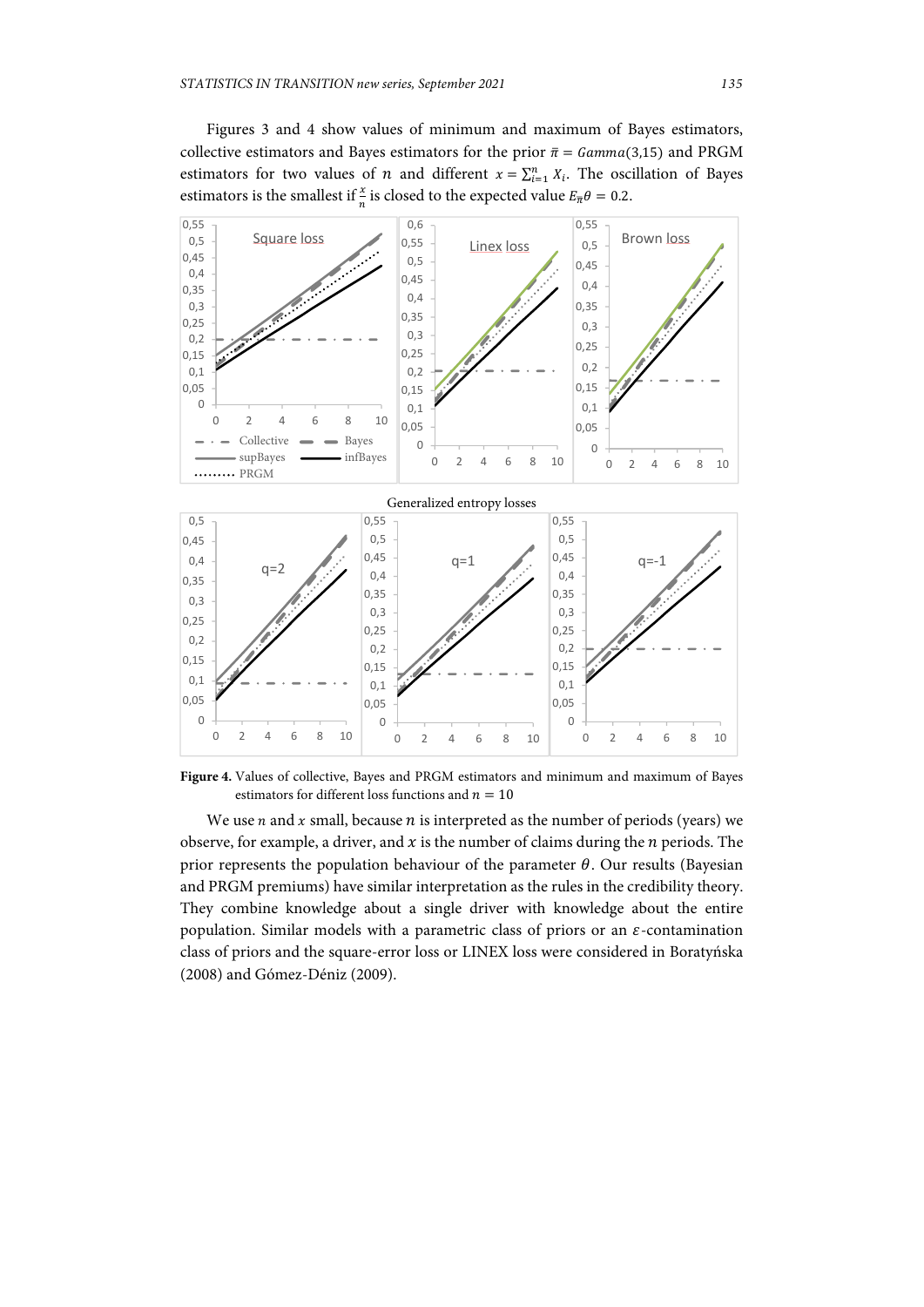## **4.2. Unknown parameters**  $\theta$  **and**  $\lambda$  **of distributions of the number and severity of claims**

Assume that random variable N has a distribution  $f_1(\cdot | \theta)$  depending on an unknown parameter  $\theta \in \Theta$ , and a random variable  $Y_1$  has a distribution  $f_2(\cdot | \lambda)$ depending on an unknown parameter  $\lambda \in \Lambda$ . Consider the premium of the form

$$
H(\theta,\lambda)=H_1(\theta)H_2(\lambda),
$$

where  $H_1$  and  $H_2$  are increasing and continuous functions of  $\theta$  and  $\lambda$ , respectively.

Let  $X_1, X_2, ..., X_n$  be observed i.i.d. random variables with a p.d.f.  $f_1(\cdot | \theta)$  and  $Z_1, Z_2, ..., Z_m$  be observed i.i.d. random variables with a p.d.f.  $f_2(\cdot | \lambda)$ , all variables are conditionally independent, knowing parameters  $\theta$  and  $\lambda$ . Assume that  $\theta$  and  $\lambda$  are independent, and  $\theta \sim \mu$  and  $\lambda \sim \nu$ . Denote  $X = (X_1, X_2, ..., X_n)$  and  $Z =$  $(Z_1, Z_2, ..., Z_m)$ . Let x and z be observed values of random variables X and Z. It can be seen directly that the posterior distributions  $\mu(\cdot | x)$  and  $v(\cdot | z)$  are independent. Consider the following GB loss functions: square-error loss, Brown loss, generalized entropy loss (see Table 1). Then, the collective and Bayes premiums are equal

$$
\widehat{H}^C_{\mu,\upsilon} = \widehat{H}^C_{1,\mu} \widehat{H}^C_{2,\upsilon}, \quad \widehat{H}^B_{\mu,\upsilon}(x,z) = \widehat{H}^B_{1,\mu}(x) \widehat{H}^B_{2,\upsilon}(z).
$$

Let  $\Gamma^*$  be a family of priors on the space  $\Theta \times \Lambda$  with a p.d.f. given by

$$
\pi(\lambda,\theta)=\mu(\theta)v(\lambda),
$$

where

$$
\mu \in \{\mu: \ \bar{\mu}_{h_1} \leq_{lr} \mu \leq_{lr} \bar{\mu}_{h_2}\}, \ v \in \{v: \ \bar{v}_{h_3} \leq_{lr} v \leq_{lr} \bar{v}_{h_4}\},\
$$

 $\bar{\mu}$  and  $\bar{\nu}$  are fixed priors on the spaces  $\Theta$  and  $\Lambda$ , respectively, and  $h_1, h_2, h_3, h_4$  are fixed distortion functions ( $h_1$ ,  $h_3$  are concave and  $h_2$ ,  $h_4$  are convex). Assume that for every  $\pi \in \Gamma^*$  and every x and z the Bayes premium exists. Then (applying Theorem 4) the minimum and maximum of Bayes estimators of the premium  $H$  are given by

$$
\inf_{\pi \in \Gamma^*} \hat{H}^B_{\pi}(x, z) = \hat{H}^B_{1, \bar{\mu}_{h_1}}(x) \hat{H}^B_{2, \bar{\nu}_{h_3}}(z), \quad \sup_{\pi \in \Gamma^*} \hat{H}^B_{\pi}(x, z) = \hat{H}^B_{1, \bar{\mu}_{h_2}}(x) \hat{H}^B_{2, \bar{\nu}_{h_4}}(z),
$$

and using Theorem 2 we have the PRGM estimator of  $H$ .

**Example 3.** Assume that  $N \sim Poiss(\theta)$  and  $Y_1$  has an exponential distribution with a density given by  $f_2(y|\lambda) = \frac{1}{\lambda} \exp(-\frac{y}{\lambda})$  for  $y > 0$ , depended on an unknown parameter  $\lambda > 0$ . Consider the net premium

$$
H(\theta,\lambda)=H_1(\theta)H_2(\lambda)=\theta\lambda.
$$

Assume that  $\theta$  has the prior distribution  $\bar{\mu} = \text{Gamma}(\alpha, \beta)$  and  $\lambda$  has the prior distribution  $\bar{v} = IGamma(a, b)$  with a density function

$$
\bar{v}(\lambda) = \frac{b^a}{\Gamma(a)} \lambda^{-a-1} \exp\left(-\frac{b}{\lambda}\right) \text{ for } \lambda > 0,
$$

where  $\alpha$ ,  $\beta$ ,  $a$ , $b$  are fixed positive parameters and  $\alpha > 2$  and  $a > 1$ .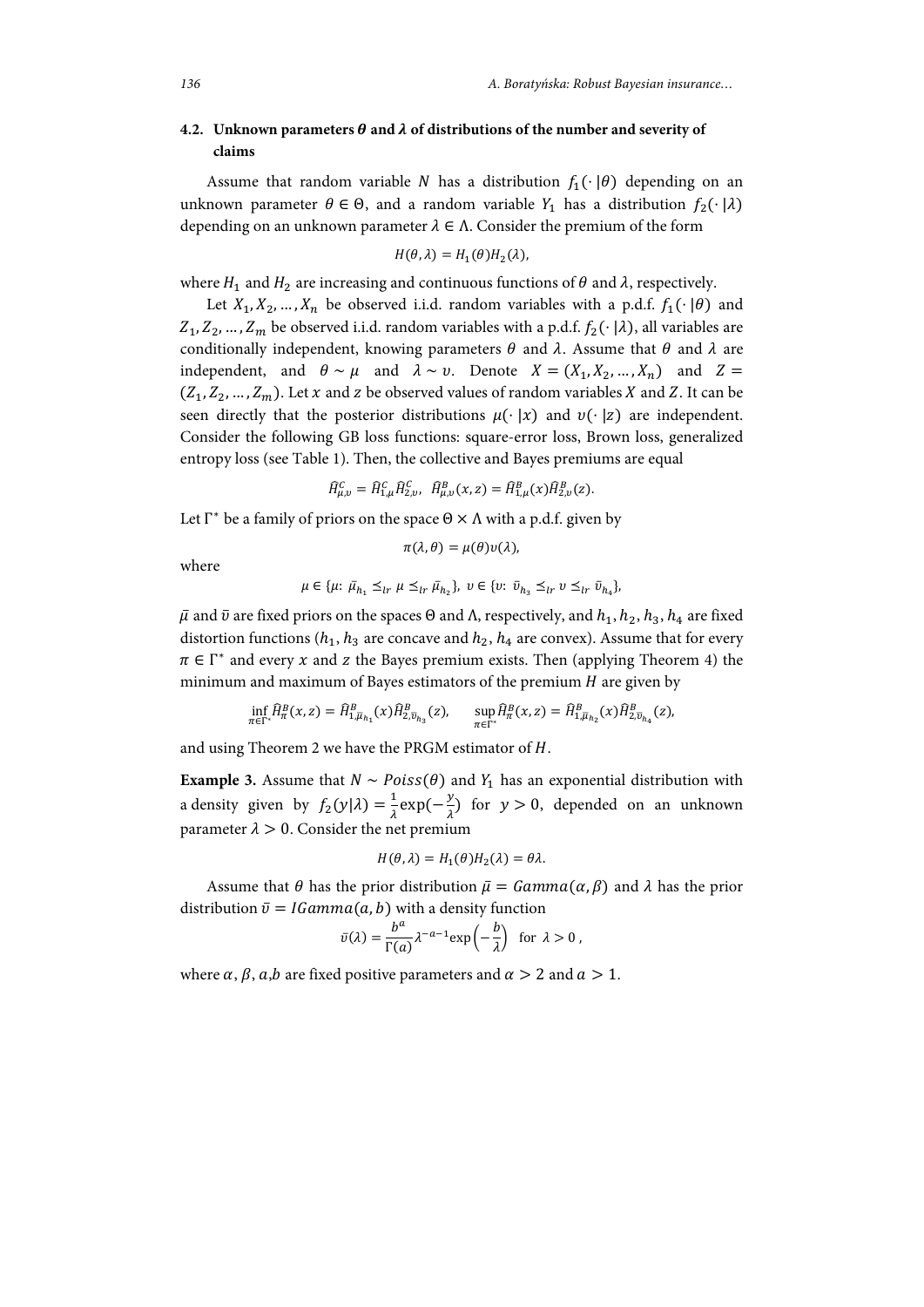If  $X = x = (x_1, x_2, ..., x_n)$  and  $Z = z = (z_1, z_2, ..., z_m)$ , then the posterior distributions are  $\bar{\mu}(\cdot | x) = \text{Gamma}(\alpha + \sum_{i=1}^{n} x_i, \beta + n)$  and  $\bar{v}(\cdot | z) = \text{Gamma}(\alpha + m, b + \sum_{i=1}^{m} z_i)$ . We obtain the following collective and Bayes premiums:

• under the square-error loss and the generalized entropy loss for  $q = -1$ 

$$
\hat{H}^c_{\overline{\mu},\overline{\nu}}=\frac{\alpha b}{\beta(a-1)},\qquad \hat{H}^B_{\overline{\mu},\overline{\nu}}(x,z)=\frac{(\alpha+\sum_{i=1}^nx_i)(b+\sum_{i=1}^m z_i)}{(\beta+n)(a+m-1)},
$$

• under the Brown loss

$$
\widehat{H}^C_{\overline{\mu},\overline{\nu}} = \exp(\psi(\alpha,\beta) - \psi(a,b)),
$$

$$
\widehat{H}_{\overline{\mu},\overline{\nu}}^B(x,z) = \exp\left(\psi(\alpha+n,\beta+\sum_{i=1}^n x_i) - \psi(a+m,b+\sum_{i=1}^m z_i)\right).
$$

where  $\psi(s, t) = \int_0^{+\infty} \ln y \frac{t^s}{\Gamma(s)} y^{s-1} e^{-ty} dy$ ,

• under the generalized entropy loss for  $q = 1$ 

$$
\widehat{H}^c_{\overline{\mu},\overline{\nu}} = \frac{(\alpha-1)b}{\beta a}, \qquad \widehat{H}^B_{\overline{\mu},\overline{\nu}}(x,z) = \frac{(\alpha+\sum_{i=1}^n x_i-1)(b+\sum_{i=1}^m z_i)}{(\beta+n)(a+m)},
$$

• under the generalized entropy loss for  $q = 2$ 

$$
\widehat{H}^C_{\overline{\mu},\overline{\nu}} = \frac{b\sqrt{(\alpha-2)(\alpha-1)}}{\beta\sqrt{\alpha(\alpha+1)}}, \quad \widehat{H}^B_{\overline{\mu},\overline{\nu}}(x,z) = \frac{\sqrt{(\alpha+\sum_{i=1}^n x_i-2)(\alpha+\sum_{i=1}^n x_i-1)(b+\sum_{i=1}^m z_i)}}{(\beta+n)\sqrt{(\alpha+m+1)(\alpha+m)}}.
$$

For  $i = 1,3$  and  $j = 2,4$  define fixed numbers  $c_i > 1$ ,  $c_j > 1$  and the distortion functions

$$
h_i(z) = 1 - (1 - z)^{c_i}, \quad h_j(z) = z^{c_j}.
$$

Now, using the class Γ∗ of priors and simmulation methods for calculation of posterior expected values (similarly as in Section 4.1), we obtain the minimum and maximum of collective and Bayes premiums and the PRGM premium.

## **5. Conclusions**

The analysis proposed in this article was used to provide the optimal estimators of the risk premium in Bayesian models with the distorted band class of priors expressing some uncertainty in elicitation of a prior. It is an alternative to the parametric classes of priors used by practitioners. It expresses the uncertainty in determining a prior c.d.f., and that uncertainty is more realistic. The range of Bayes estimators and optimal PRGM estimators is obtained under the large family of GB loss functions, thus the practitioner can find the loss function expressing the severity of under- and over-estimation.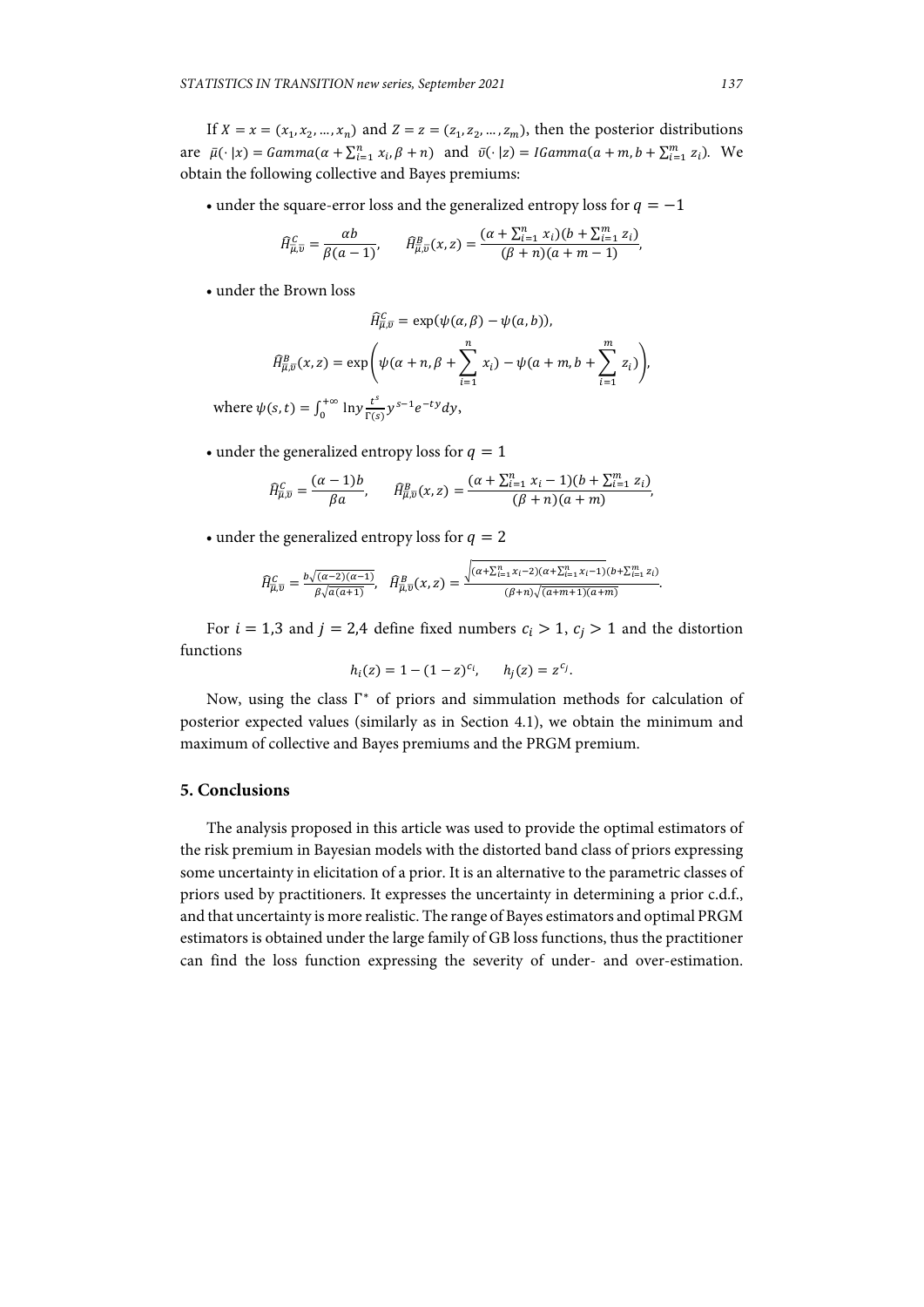The numerical example presents the difference among the estimators of frequency of claims in the collective risk model under different loss functions. The last example presents the situation where we can apply results for one-dimensional parameter to the bidimensional parameter, thus we can estimate the net premium with unknown frequency and expected severity of claims. Ruggeri et al. (2021) consider the generalization of the distorted band class to the multivariate case. Applying their models we can try to describe a dependence structure between random variables  $\theta$  and  $\lambda$  connected with frequency and severity of claims. The author believes that this topic could be expanded in the future.

## **References**

- Arias-Nicolás, J. P., Ruggeri, F., Suárez-Llorens, A., (2016). New Classes of Priors Based on Stochastic Orders and Distortion Functions, *Bayesian Analysis,* Vol. 11, pp. 1107–1136.
- Balbas A., Garrido J., Mayoral S., (2009). Properties of distortion risk measures, *Methodology and Computing in Applied Probability* 11, p. 385, https://doi.org/10.1007/s11009-008-9089-z.
- Berger, J. O., (1994). An overview of robust Bayesian analysis, *Test,* Vol. 3, pp. 5–124 (with discussion).
- Boratyńska, A., (1997). Stability of Bayesian inference in exponential families, *Statistics & Probability Letters,* Vol. 36, pp. 173–178.
- Boratyńska, A., (2002). Robust Bayesian estimation with asymmetric loss function, *Applicationes Mathematicae,* Vol. 29, pp. 297–306.
- Boratyńska, A., (2008). Posterior regret Γ-minimax estimation of insurance premium in collective risk model, *ASTIN Bull.,* Vol. 38, pp. 277–291.
- Boratyńska, A., (2017). Robust Bayesian estimation and prediction of reserves in exponential model with quadratic variance function, *Insurance Math. Econom.,*  Vol. 76, pp. 135–140.
- Chan, J., Choy, B., Makov, U., (2008). Robust Bayesian analysis of loss reserves data using the generalized t-distribution, *ASTIN Bull.,* Vol. 38, pp. 207–230.
- Furman, E., Zitikis, R., (2008). Weighted premium calculation principles, *Insurance Math. Econom.***,** Vol. 42, pp. 459–465.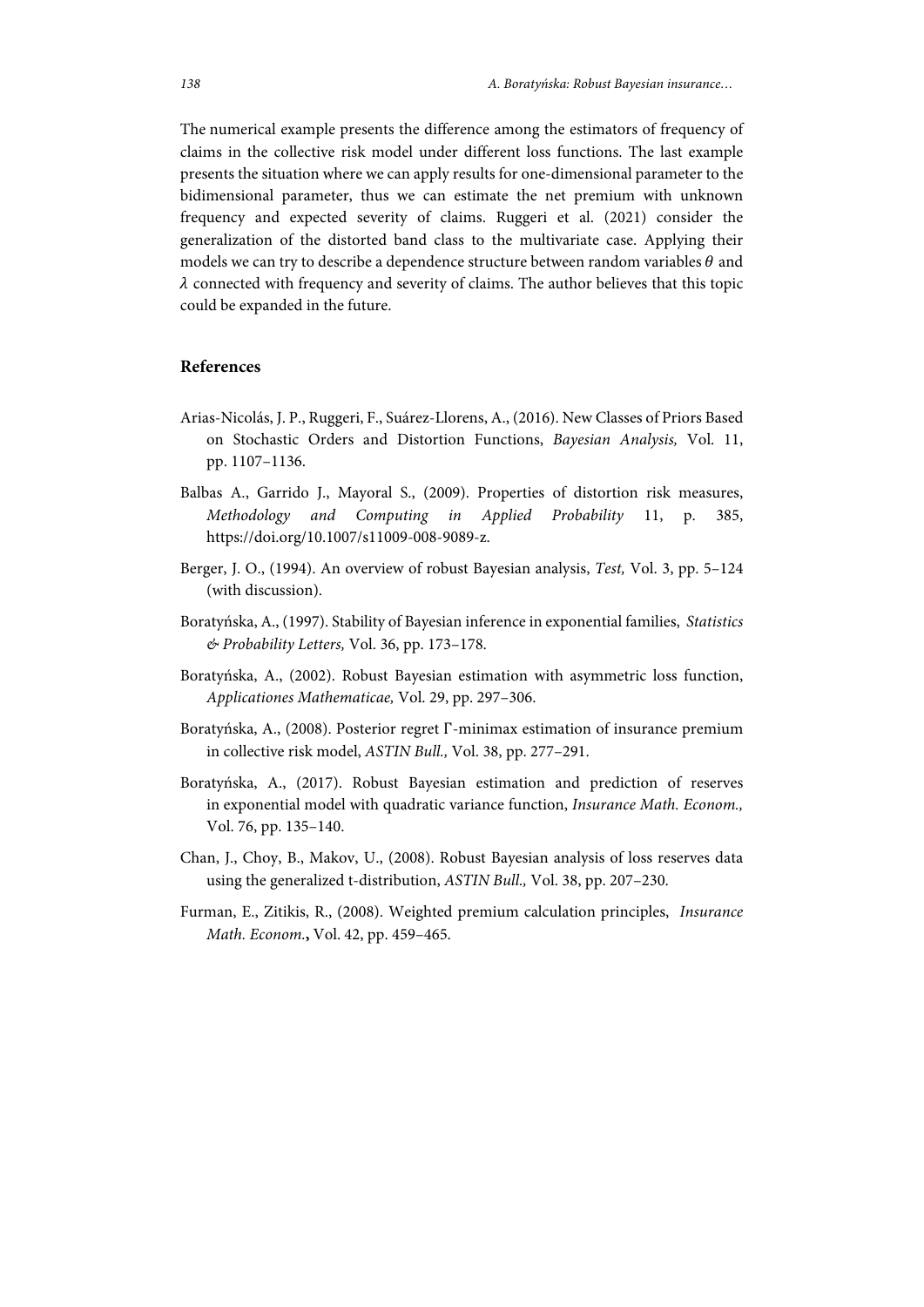- Gómez-Déniz, E., (2008). A generalization of the credibility theory obtained by using the weighted balanced loss function, *Insurance Math. Econom.,* Vol. 42, pp. 850–854.
- Gómez-Déniz, E., (2009). Some Bayesian Credibility Premiums Obtained by Using Posterior Regret Γ-Minimax Methodology, *Bayesian Analysis,* Vol. 4, pp. 223–242.
- Heilmann, W., (1989). Decision theoretic foundations of credibility theory, *Insurance Math. Econom.,* Vol. 8, pp. 77–95.
- Kaas, R., Goovaerts, M., Dhaene, J., Denuit, M., (2009). *Modern actuarial risk theory*, Springer-Verlag, Berlin Heidelberg.
- Karimnezhad, A., Parsian, A., (2014). Robust Bayesian methodology with applications in credibility premium derivation and future claim size prediction, *AstA Advances in Statistical Analysis,* Vol. 98, pp. 287–303.
- Karimnezhad, A., Parsian, A., (2018). Bayesian and robust Bayesian analysis in a general setting, *Commun in Statist. Theory and Methods,* Vol. 48, pp. 3899– 3920.
- Lemaire, J., (1979). How to define a bonus-malus system with an exponential utility function, *ASTIN Bull.,* Vol. 10, pp. 274–282.
- Męczarski, M., (2015). Stochastic orders in the Bayesian framework, *Annals of the Collegium of Economic Analysis,* Vol. 37, pp. 339–360.
- Ríos Insua, D., Ruggeri, F. (eds.), (2000). Robust Bayesian analysis, *Lecture Notes in Statistics,* Vol. 152, Springer-Verlag, New York.
- Ríos Insua, D., Ruggeri, F., Vidakovic, B., (1995). Some results on posterior regret Γminimax estimation, *Statistics and Decisions,* Vol. 13, pp. 315–331.
- Ruggeri, F., Sánchez-Sánchez, M., Sordo, M.A., Suárez-Llorens, A., (2021). On a New Class of Multivariate Prior Distributions: Theory and Application in Reliability, *Bayesian Analysis,* Vol. 16, pp. 31–60.
- Sánchez-Sánchez, M., Sordo, M. A., Suárez-Llorens, A., Gómez-Déniz, E., (2019). Deriving robust Bayesian premiums under bands of prior distributions with applications, *ASTIN Bull.*, Vol. 49, pp. 147–168.
- Shaked, M., Shanthikumar, J. G., (2007). *Stochastic Orders*, Springer, New York, USA.
- Sivaganesan, S., Berger, J. O., (1989). Ranges of posterior measures for priors with unimodal contaminations, *Annals of Statist.,* Vol. 17, pp. 868–889.